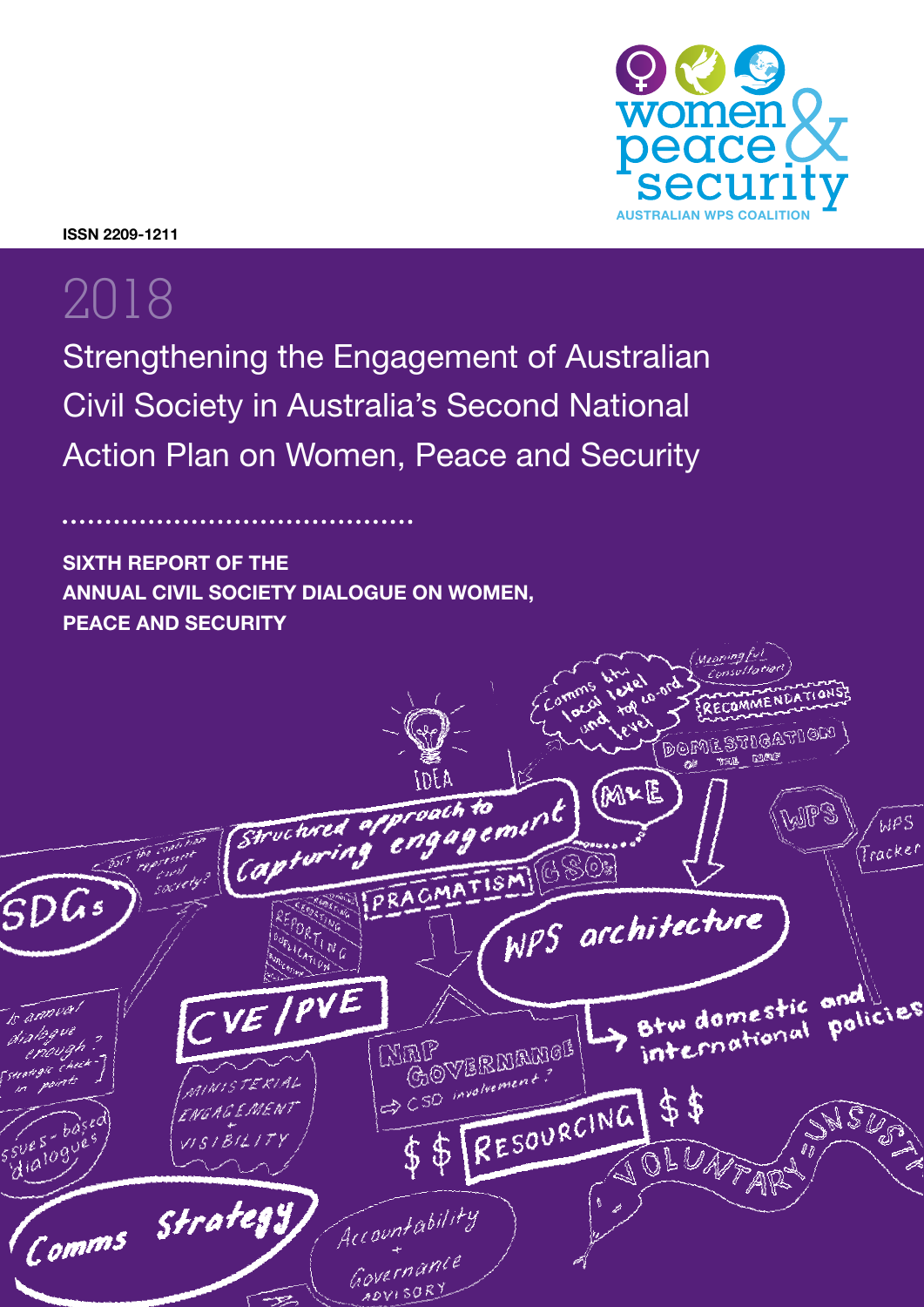### **The Australian Civil Society Coalition On Women, Peace And Security**

The Australian Civil Society Coalition on Women, Peace and Security (WPS Coalition) is a voluntary, non-partisan, and independent coalition of civil society organisations, networks and individuals working to advance the Women, Peace, and Security (WPS) agenda in Australia, Asia and the Pacific region, and across the globe.

Our vision is a world in which gender equality, and the contributions and rights of diverse women and girls are at the forefront of transforming conflict to build peace. www.wpscoalition.org

#### 

#### **ACKNOWLEDGEMENTS**

The WPS Coalition gratefully acknowledges the financial support for the 2018 Dialogue provided by the Australian Civil-Military Centre. Also, generous in-kind and voluntary support from members of the Dialogue Working Group (Ludmilla Kwitko, Anu Mundkur, Barbara O'Dwyer, Natasha Singh Raghuvanshi, and Laura Shepherd) has significantly contributed to the planning and implementation of the 2018 Dialogue. The WPS Coalition would also like to thank Kate MacMaster (Founder and Director Studio Wild) for facilitating the Roundtables and Policy Dialogue; the Roundtable and Policy Dialogue scribes; and all the Roundtable and Policy Dialogue participants, who shared their ideas, stories, and contributions to promote diverse women's voices of Australia in speaking about women, peace, and security.

The WPS Coalition looks forward to working further with all participants on the women, peace, and security agenda, particularly as Australia moves to develop its second National Action Plan on Women, Peace, and Security in 2019.

#### **COPYRIGHT**



With the exception of the Commonwealth Coat of Arms, this work is licensed under a creative Commons Attribution-NonCommercial-NoDerivatives 4.0 International License. https://creativecommons.or/licenses/by-nc-nd/4.0)

#### **ATTRIBUTION**

This publication should be attributed as follows: Australian Civil Society Coalition on Women, Peace and Security, *Strengthening the Engagement of Australian Civil Society in Australia's Second National Action Plan on Women, Peace and Security: Sixth Report of the Annual Civil Society Dialogue on Women, Peace and Security.* 2019.

#### **ISSN 2209-1211**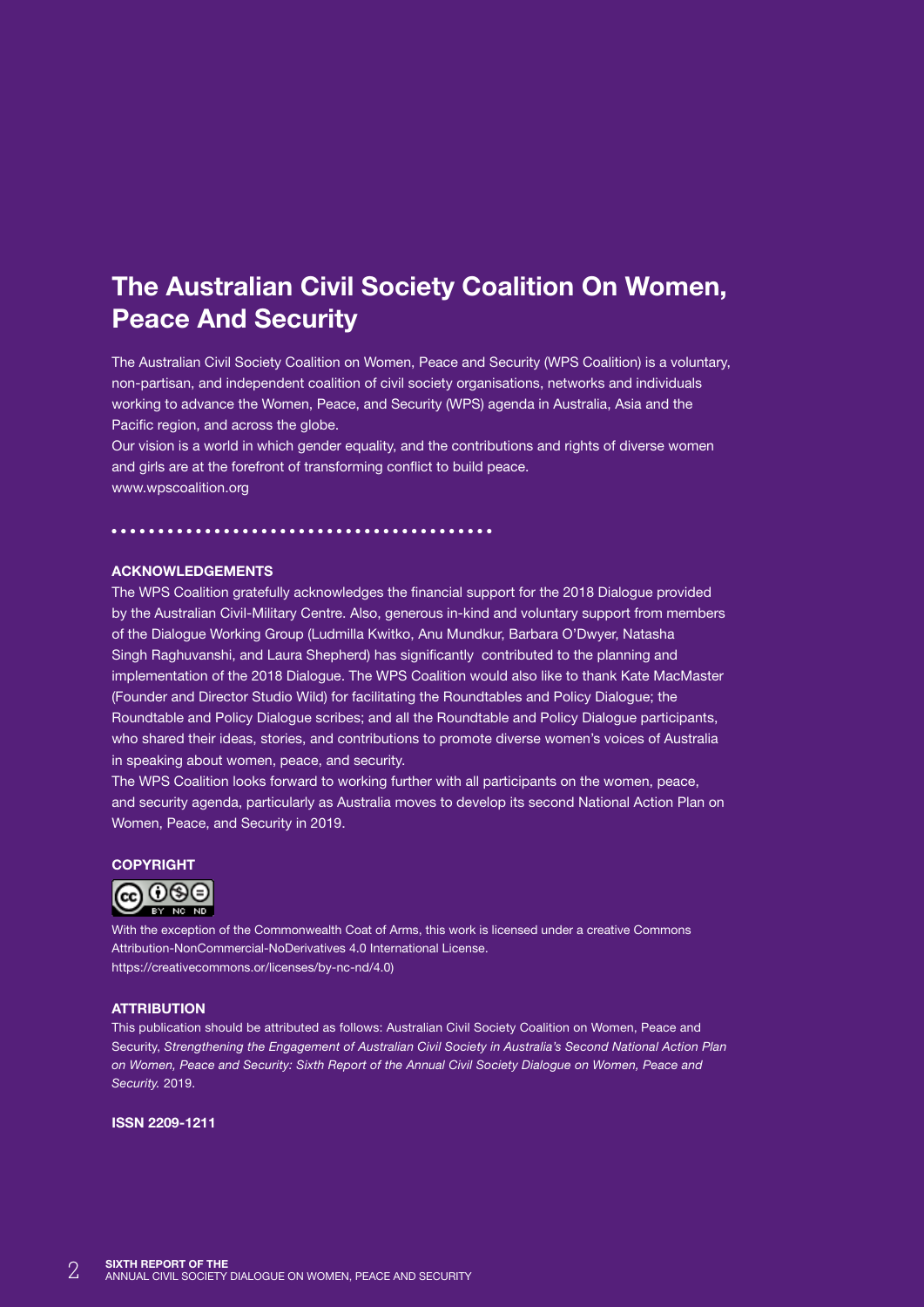## **Contents**

| <b>Executive Summary</b>                                            | 4  |
|---------------------------------------------------------------------|----|
| <b>Section 1:</b>                                                   |    |
| <b>Introduction</b>                                                 | 7  |
| Background                                                          | 7  |
| Final Independent Review (FIR)                                      | 8  |
| <b>Section 2:</b>                                                   |    |
| The Annual Civil Society Dialogue on Women Peace and Security       | 10 |
| Aims of the Dialogue                                                | 10 |
| The 2018 Annual Civil Society Dialogue                              | 10 |
| The Roundtables                                                     | 11 |
| The Policy Dialogue                                                 | 11 |
| <b>Section 3:</b>                                                   |    |
| <b>Outcomes of the Roundtables and the Policy Dialogue</b>          | 13 |
| 1. Resourcing civil society engagement                              | 13 |
| 2. Enabling diversity                                               | 15 |
| 3. Representation, partnerships and collaboration                   | 17 |
| 4. Strengthening accountability                                     | 18 |
| <b>Section 4:</b>                                                   |    |
| <b>Looking forward to 2019 and NAP2</b>                             | 21 |
| <b>Annex</b>                                                        | 22 |
| Civil society engagement with the WPS agenda                        | 23 |
| The Global context                                                  | 23 |
| The Australian context                                              | 24 |
| Civil society's role in the implementation of Australia's first NAP | 25 |
|                                                                     |    |
| Endnotes                                                            | 26 |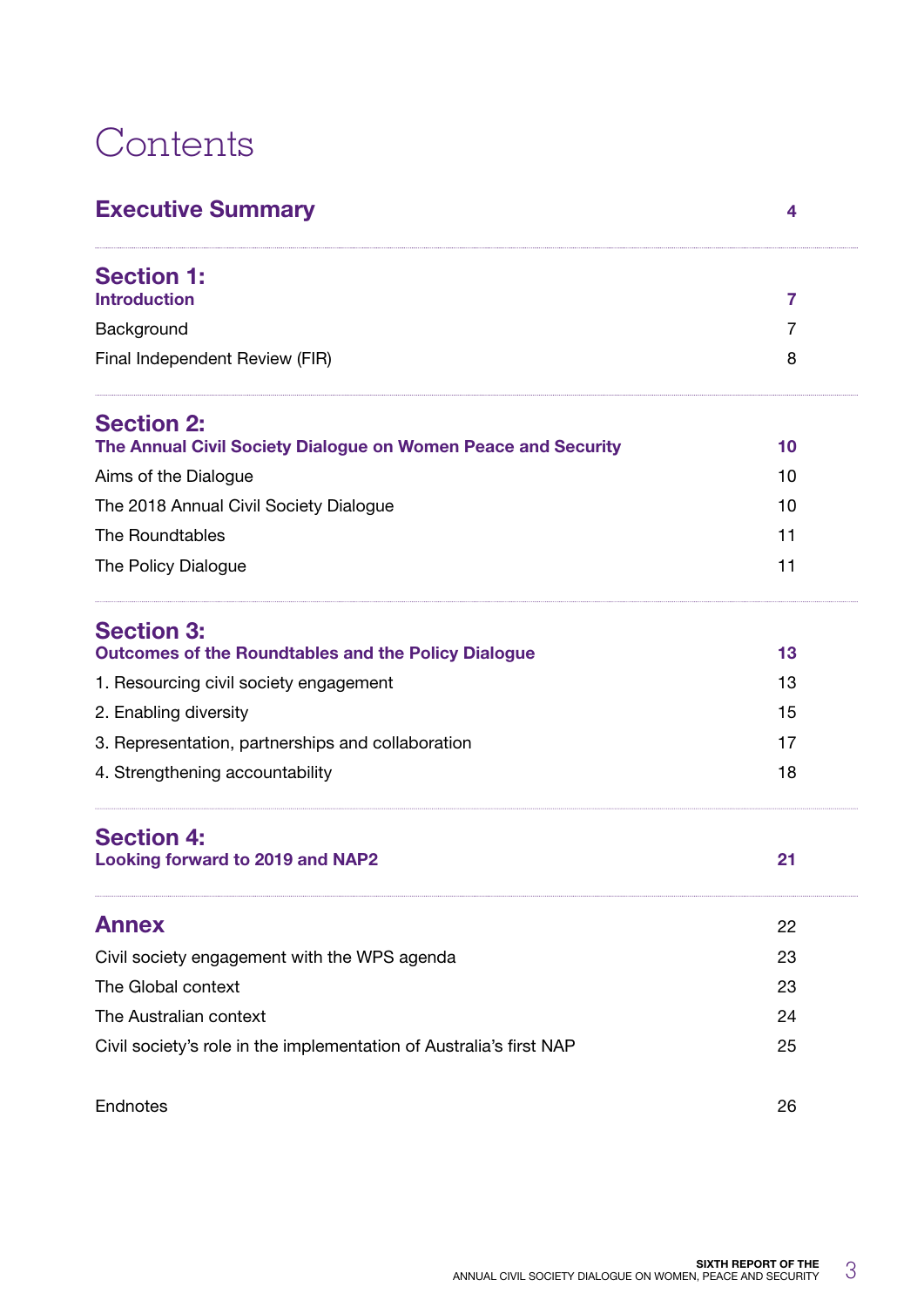## Executive Summary

#### . . . . . . . . . . . . . . . . . .

In 2018, the Australian Civil Society Coalition on Women, Peace and Security (WPS Coalition) brought together diverse women and civil society organisations with one goal in mind: to determine how best to strengthen civil society engagement during the development, implementation, monitoring, and evaluation of Australia's second National Action Plan on Women, Peace and Security (NAP2). This report provides clear recommendations on how to strengthen this engagement.

#### **1 RESOURCING CIVIL SOCIETY ENGAGEMENT**

- 1A Explore options for core funding for a CSO platform or WPS Coalition.
- 1B Increase resources allocated to the Office for Women (OFW) for their role in coordinating the work of government NAP stakeholders and engagement with CSOs.
- 1C Commit to a fee-for-service model for advice provided to individual government NAP stakeholders by CSOs or a CSO platform/WPS Coalition.
- 1D Co-design a resourced Civil Society-Government Engagement Strategy that recognises the need for a range of approaches to engage with diverse CSO actors and groups.

### **2 ENABLING DIVERSITY**

- 2A Make explicit the links between the WPS agenda and domestic understandings and issues of peace and security by connecting the WPS agenda with domestic priorities and using existing networks for shared learning opportunities.
- 2B Ensure consultations and roundtables are inclusive by making concerted efforts to resource and reach out to young women, Indigenous women, migrant/diaspora women, and women with disabilities and effectively utilising the existing expansive networks of organisations to reach out to these diverse groups.
- 2C Broaden the discussions and engagements beyond the operational focus of the NAP to focus on broader strategic discussions of peace and security (i.e. to include human security issues, preventing violence against women and Sustainable Development Goals).
- 2D Expand the understanding of needs, interests, and capacities of diverse CSOs interested in peace and security issues, locally and regionally, for transparency of purpose.
- 2E Commit to communicating in an accessible way, avoiding the use of bureaucratic and technical language in the NAP and WPS discussions, to promote broader engagement of diverse WPS stakeholders.
- 2F Gather the views of diverse women in the region on WPS issues and how Australia's NAP affects them by reaching out to diverse women's CSOs beyond Australia.
- 2G Initiate a dialogue on WPS agenda during deployment operations as part of information and training for deployments.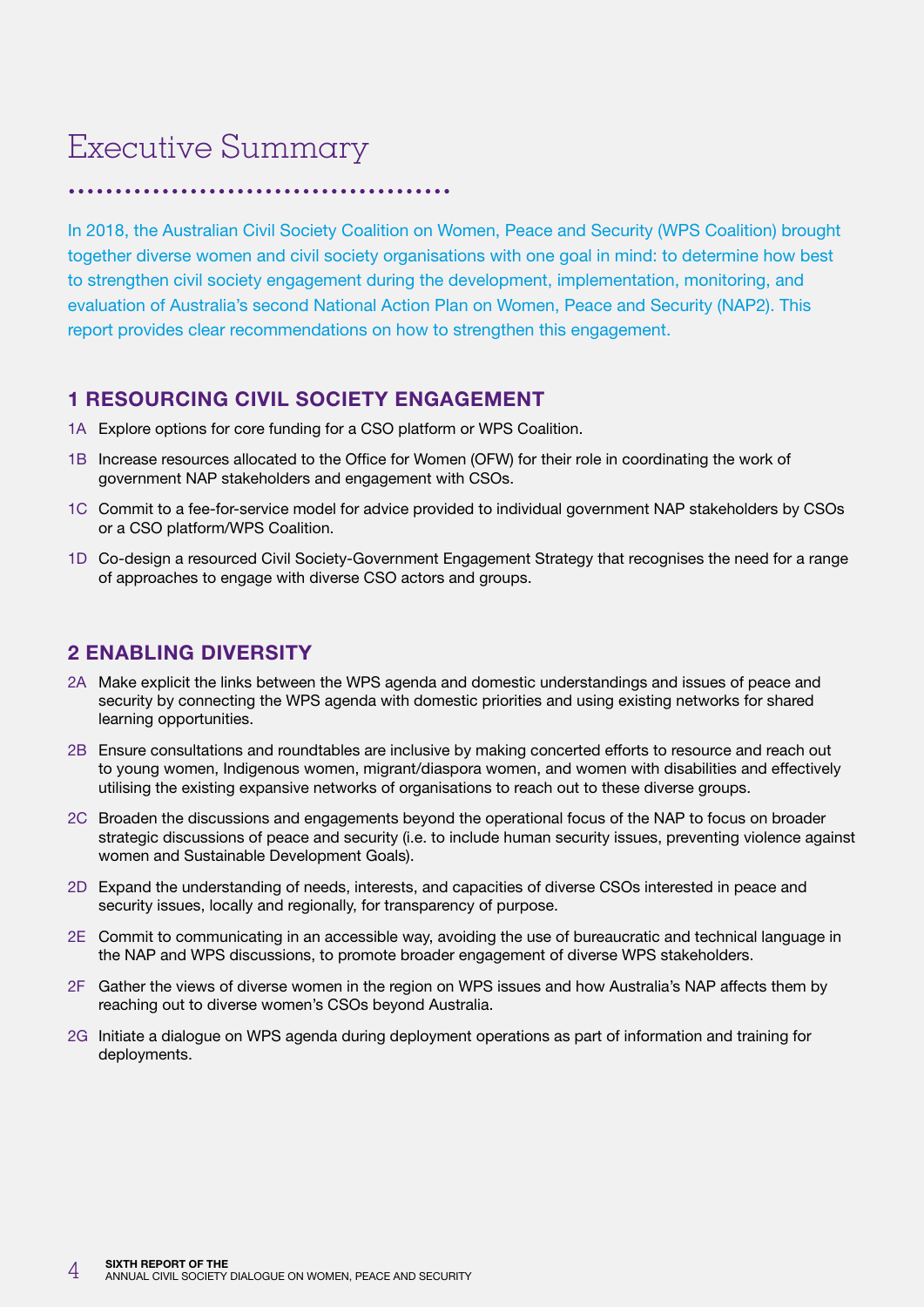### **3 REPRESENTATION, PARTNERSHIPS AND COLLABORATION**

3A CSOs and the WPS Coalition should:

- Outline a structure for a CSO platform that draws on national and international good practice and recognises the need for a resourced Secretariat (hosted by a CSO).
- Articulate the purpose of the CSO platform or WPS Coalition.
- Develop a strategy to promote greater involvement among members of the CSO platform or WPS Coalition.
- Explore entry points, other than the NAP, to engage with the government in conversations on WPS.
- Take leadership for 'domesticating the NAP' by articulating key domestic issues related to peace and security and tracking government's commitments on these issues.
- Commit to developing NAP shadow reports and contributing to other shadow reporting mechanisms on WPS issues (e.g. CEDAW).
- Clarify options for CSO engagement in NAP2 governance structures.

#### **4 STRENGTHENING ACCOUNTABILITY**

- 4A Principles of transparency and openness must govern CSO engagement with each other and civil societygovernment engagement.
- 4B NAP2 must include adequate resources to enable government reporting on the NAP, CSOs annual/shadow reports, and independent reviews of the NAP.
- 4C NAP2 needs to develop a clear Communications Strategy to ensure timely and effective information sharing by government around the NAP and WPS, in easily accessible language.
- 4D Mandate the need for the government to respond to recommendations in the CSO annual/shadow reports and independent reviews.
- 4E Government-led consultations should provide feedback to participants regarding the outcomes of government-civil society consultations (e.g. emerging themes, next steps, and information about which recommendations were taken up, which were not, and why).

**The 2018 Annual Civil Society Dialogue has delivered a strong and consistent message about the important role of civil society, and the need for strengthening engagement with civil society, in contributing to the WPS agenda. These points have been noted many times over the last 15-20 years in various reports, analysis and recommendations. With NAP2 currently under development, now is the time to act.**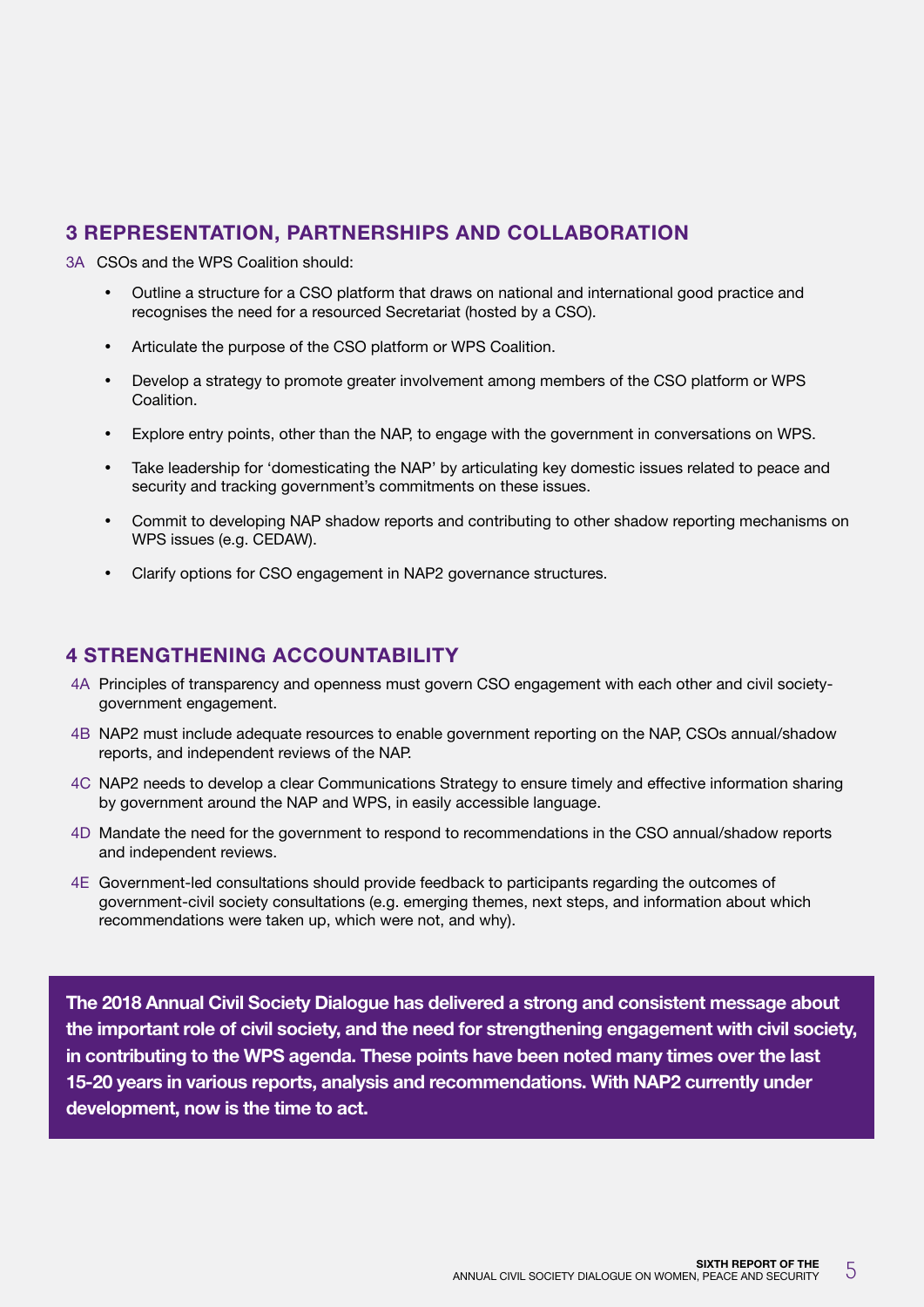## INTRODUCTION:

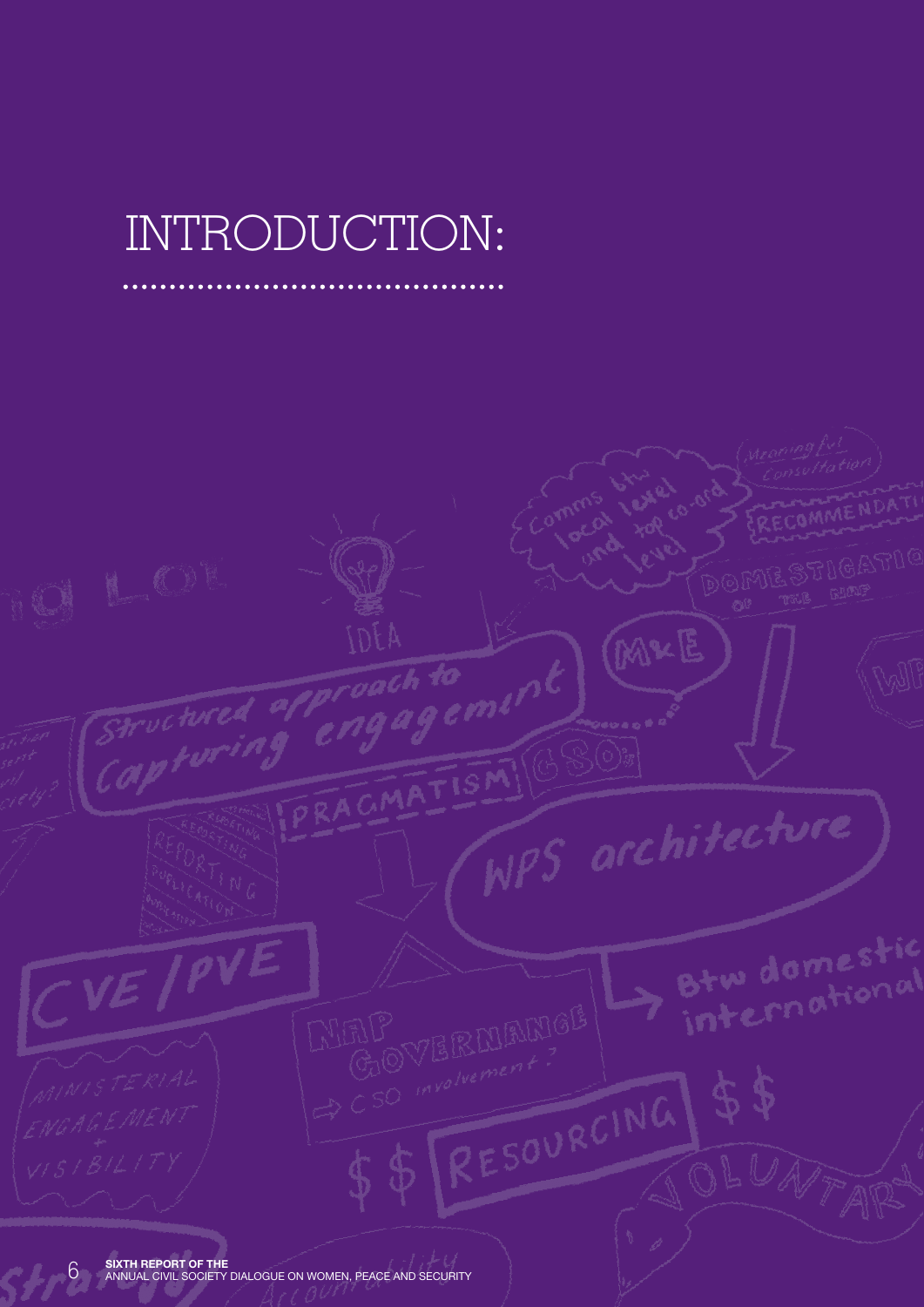### Introduction

...............................

In 2018, the Australian Civil Society Coalition on Women, Peace and Security (WPS Coalition) brought together diverse women and civil society organisations with one goal in mind: to determine how best to strengthen civil society engagement during the development, implementation, monitoring, and evaluation of Australia's second National Action Plan on Women, Peace and Security (NAP2). This report provides clear recommendations on how to strengthen this engagement.

NAP2 is still in the early stages of development. The critical issues, recommendations, and implementation options presented in this report therefore provide a timely and useful resource for the development of NAP2 during 2019. They offer a clear articulation of principles, processes, and mechanisms that will promote and strengthen ongoing engagement between civil society and the government.

#### **BACKGROUND**

Australia is in the process of developing its second National Action Plan on Women, Peace and Security (WPS), which the Australian Government anticipates launching by mid-2019. There is a critical window of opportunity to influence the development process to ensure the meaningful engagement of civil society in the implementation, governance, and monitoring and evaluation of NAP2.

The vital role of civil society in shaping and advancing the WPS agenda has been consistently demonstrated within the global and Australian contexts and is detailed in Annex 1. Mobilisation efforts by women's civil society organisations (CSOs) were instrumental in creating space for the issues of women's rights and needs, in conflict and conflict-affected settings, being discussed as matters of international peace and security within the United Nations architecture.

The WPS agenda's conventional story began within the UN Security Council, but it was the leadership of civil society that led to the adoption of Security Council Resolution 1325 – the first resolution that specifically addressed the impact of war and conflict on women and women's contributions to conflict resolution and sustainable peace. In fact, Resolution 1325:

*May well be the only Security Council resolution for which the groundwork, the diplomacy and lobbying, the drafting and redrafting, was almost entirely the work of civil society, of non-governmental organisations. Certainly, it was the first in which the actors were almost all women.1*

In Australia, civil society played a vital role in advocating for the adoption of the WPS agenda and the development of the first NAP (NAP1). While this was recognised in NAP1, the Plan failed to put formal mechanisms in place to facilitate civil society's meaningful engagement in the process – a significant shortfall. The Final Independent Review, which assessed the effectiveness and impact of NAP1, specifically noted the need for a more explicit, more formalised mandate for engaging with civil society. Additionally, it highlighted the importance of appropriate funding for the success of future WPS engagement. The relationship between civil society and government: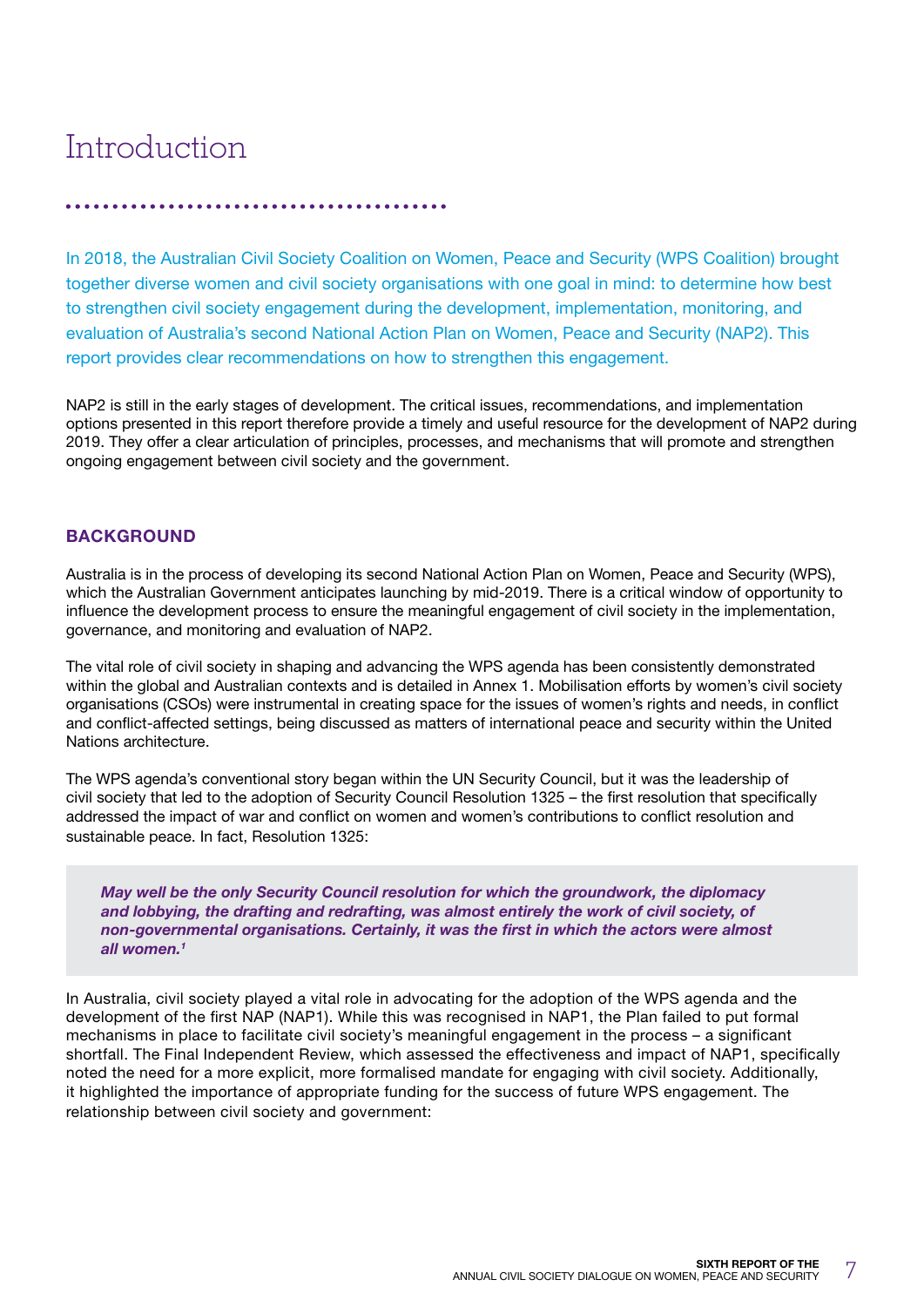*Was held up by many stakeholders, from both government and civil society organisations, as a real strength and a key feature of Australia's international reputation in the WPS space. This relationship is both productive and rare internationally, and should be properly resourced and supported going forward. Civil society organisations can make a valuable contribution to establishing contextual knowledge and technical expertise and this kind of information-sharing between government and civil society should be facilitated.2*

Currently, civil society's relationship with government is maintained by the willingness and capacity of civil society actors to volunteer their time and expertise. This is a significant barrier to the engagement and representation of diverse women and girls in Australian society.

#### **FINAL INDEPENDENT REVIEW**

These findings were echoed in the Final Independent Review (FIR) of NAP1, which was conducted by an independent third party contracted by the Office for Women in 2018.<sup>3</sup>

**The FIR makes 19 recommendations, three of which specifically note civil society. However, it should be acknowledged that the totality of recommendations has implications for civil society engagement in informing the second NAP.4**

#### **Recommendation 2:**

Clearly define, document and allocate budget for an appropriate mechanism to facilitate constructive and ongoing engagement with civil society; including consideration of funding a civil society secretariat for WPS.

#### **Recommendation 13:**

Ensure that civil society inputs are explicitly described in any theory of change and that there are associated measures of change in the M&E framework to monitor and measure the value of their contributions.

#### **Recommendation 14:**

Ensure that Annual Civil Society Report Cards and Civil Society Dialogues are formally acknowledged as accountability mechanisms and explicitly and purposely mapped onto /into the formal framework for monitoring and evaluation.

Despite the limited formal mechanisms facilitating engagement, and the limited resourcing, the WPS Coalition remains committed to strengthening diverse women's substantive participation in conflict prevention and all aspects of peacebuilding, peacemaking, and post-conflict reconstruction. Civil society engagement in NAP2 is of critical importance to the advancement of the WPS agenda and a NAP that is representative of and accountable to Australian civil society.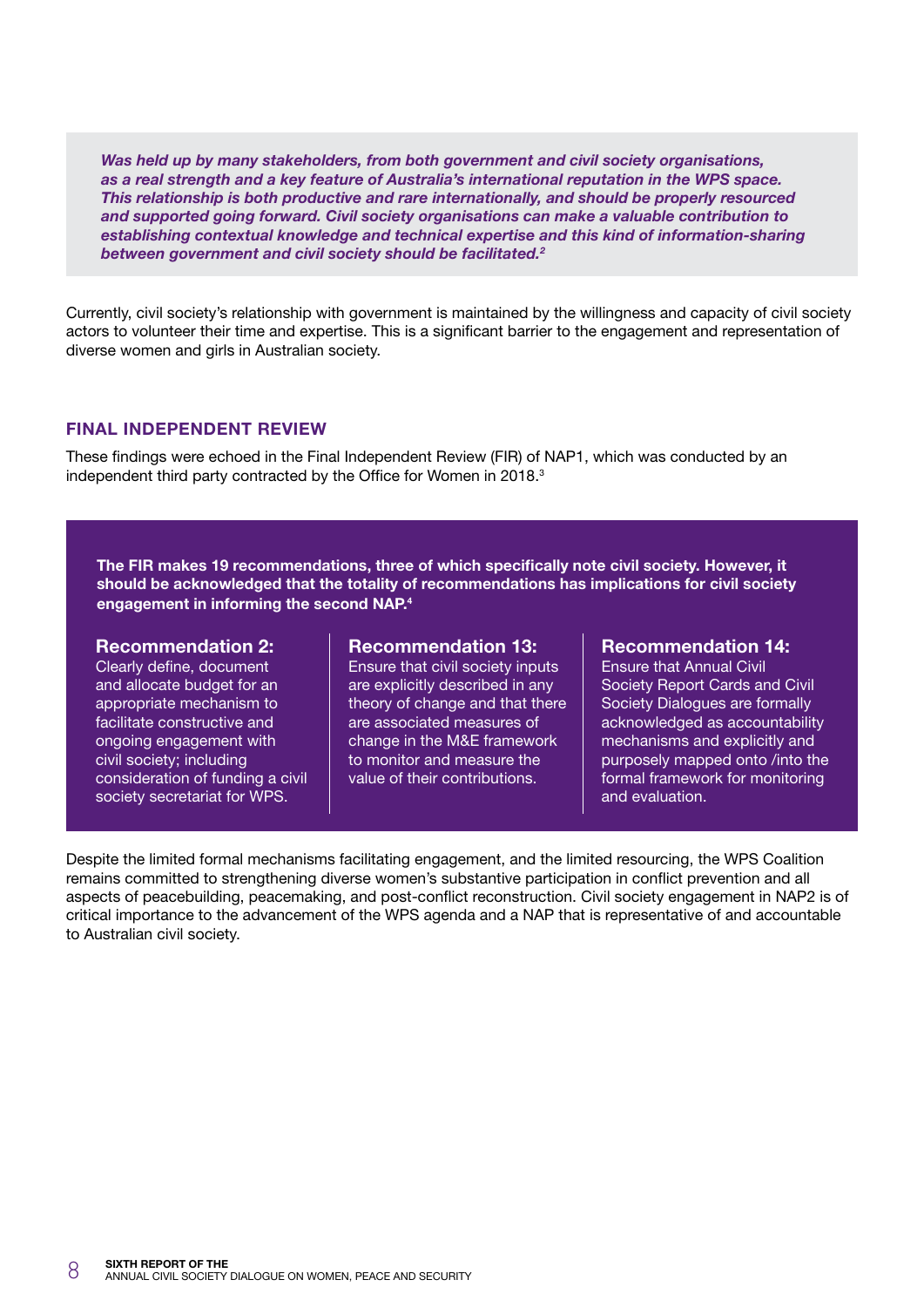

 $\mathcal{C}ap^{\prime}$ 

CVE TOVE

The Annual Civil Society Dialogue on Women Peace and Security

WPS architecture

Btw domesti

 $46$ 

 $n^{\text{th}}$ 

 $m^{th}$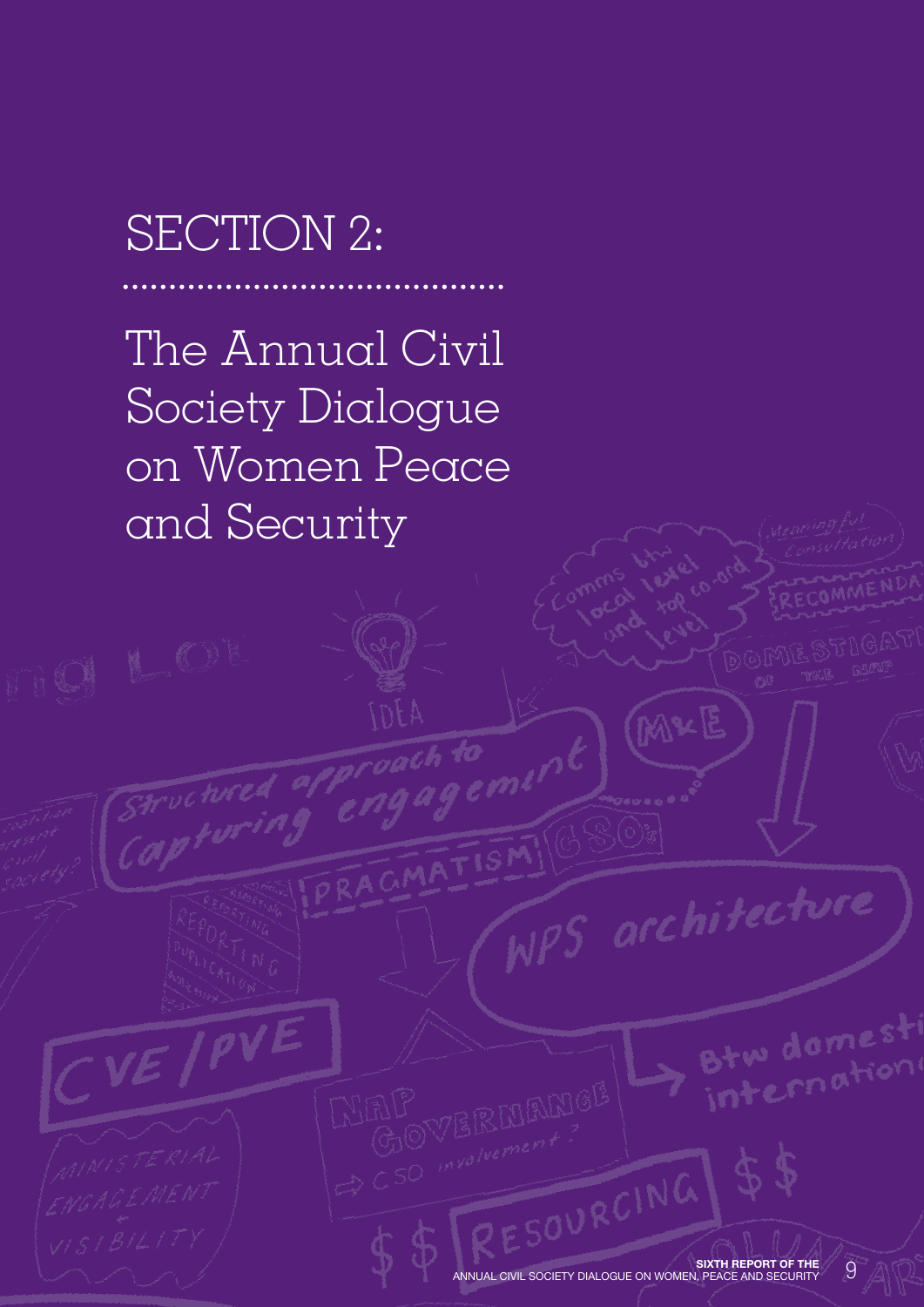

### The Annual Civil Society Dialogue on Women Peace and Security

The Annual Civil Society Dialogue on Women, Peace and Security (the Dialogue) is a key process through which civil society and government engage in constructive dialogue on WPS issues.<sup>5</sup> Coordinated by the WPS Coalition, the Dialogue creates a platform for CSOs, diverse women and girls, diaspora women, and gender minorities, to provide input into the direction of the WPS agenda.<sup>6</sup>

#### **AIMS OF THE DIALOGUE**

Elevate the national discussion on WPS 1 2 3

Facilitate effective deliberations between civil society and government on WPS in the context of UN Security Council Resolution 1325

Support shadow reporting on the Australian NAP

#### **THE 2018 ANNUAL CIVIL SOCIETY DIALOGUE**

In 2018, the focus of the Dialogue was on the nature, resourcing and mechanisms for ongoing civil society engagement in the development, implementation and monitoring of the NAP2. The outcomes of the 2018 Dialogue reinforce the need for government to move beyond merely appreciating the role of Australian civil society by establishing and adequately resourcing a formal mechanism for civil society engagement. Formalising and resourcing a mechanism for civil society engagement will enable diverse voices to participate, deliver meaningful representation, and strengthen more accountable mechanisms to be implemented across the NAP.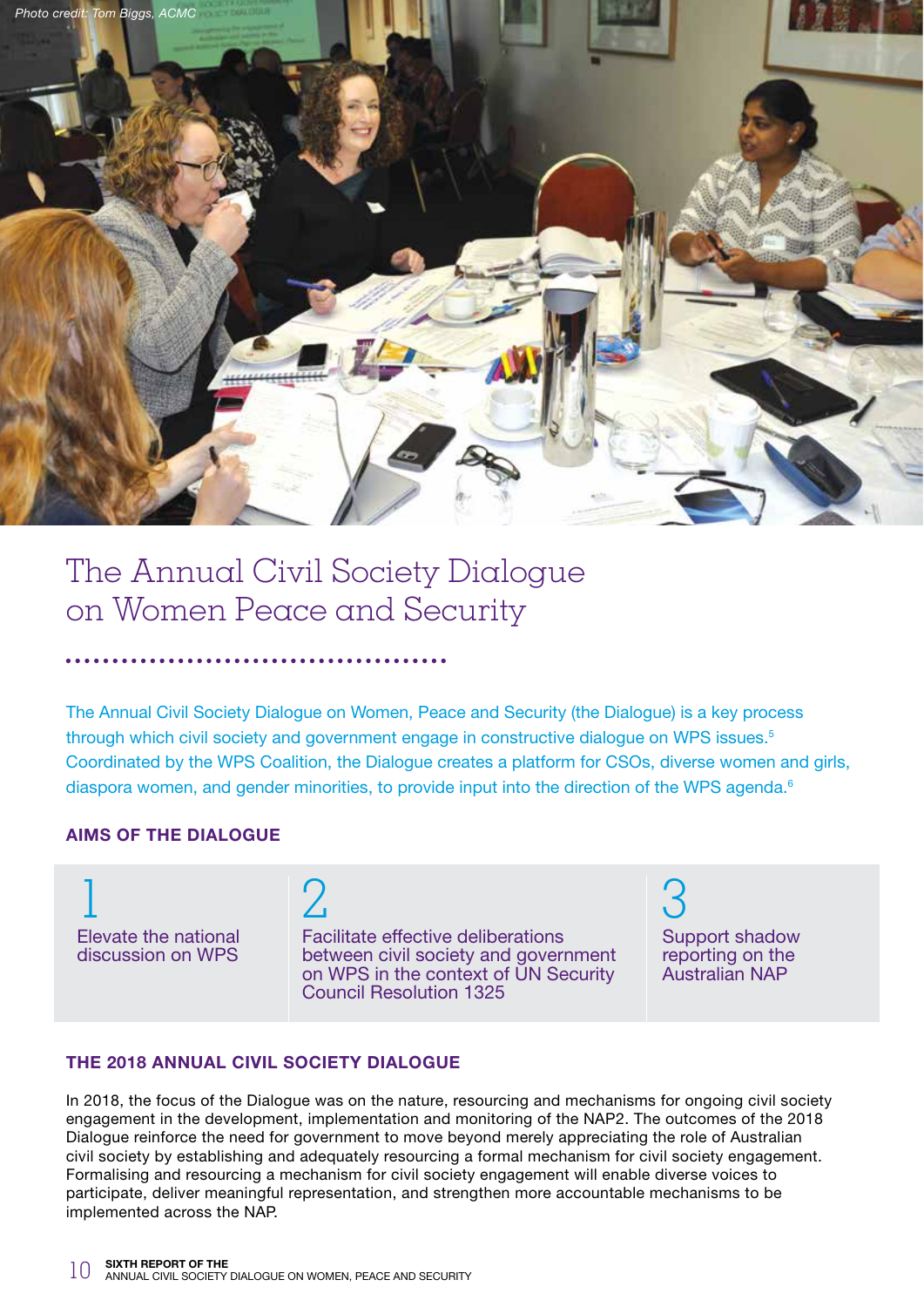The Dialogue provided an opportunity to discuss the use of the NAP2 as a tool for bringing about change in how government and civil society work together for peace and security, gender justice, and to strengthen diverse women's substantive participation in conflict prevention, and all aspects of peacebuilding, peacemaking and post-conflict reconstruction.

The 2018 Dialogue was structured in two complementary parts: The Civil Society Roundtables (the Roundtables), and the Civil Society-Government Policy Dialogue (the Policy Dialogue).

#### **THE ROUNDTABLES**

The Roundtables were held on 13-15 November 2018 in Melbourne, Sydney and Canberra, with a teleconference on 16 November 2018. They provided an opportunity to discuss the role of civil society in the development, implementation, and monitoring and evaluation of NAP2, the processes and mechanisms required within civil society and between civil society and government to successfully tackle WPS issues, and the significant issue of how to resource them. In attendance were civil society organisations (CSOs), especially women's CSOs, and diverse women and girls, diaspora women, and gender minorities.<sup>7</sup>

#### **The Roundtables centred around the following questions:**

## 1 2 3

#### *LOOKING BACK*

- What worked well in the NAP1 engagement?
- What didn't work effectively?
- What needs to be changed?

#### *LOOKING AROUND*

**Exploring good practice** from around the world

#### *LOOKING FORWARD*

- What will enable us to work effectively?
- Who should be involved in the development and implementation of NAP2, and how can we make that a reality?

#### **THE POLICY DIALOGUE**

Held in Canberra on 29 November 2018, the Policy Dialogue focused on drawing out the implications of findings from the Roundtable. Key NAP government stakeholders, diverse women's organisations and other CSOs participated in discussions centred around three broad questions:

1 What are some of the good practice examples of government-civil society engagement in terms of WPS and other policy areas? In your view, what enables success, what makes it effective? What do you find challenging about engaging with civil society?

2 How do the issues raised at the civil society Roundtables confirm, challenge, and/or develop understandings of civil society's engagement in NAP development, implementation, and monitoring and evaluation?

3 What mechanisms and processes should be established to promote ongoing engagement between civil society and government, including government departments, around NAP2? How should these mechanisms and processes be resourced?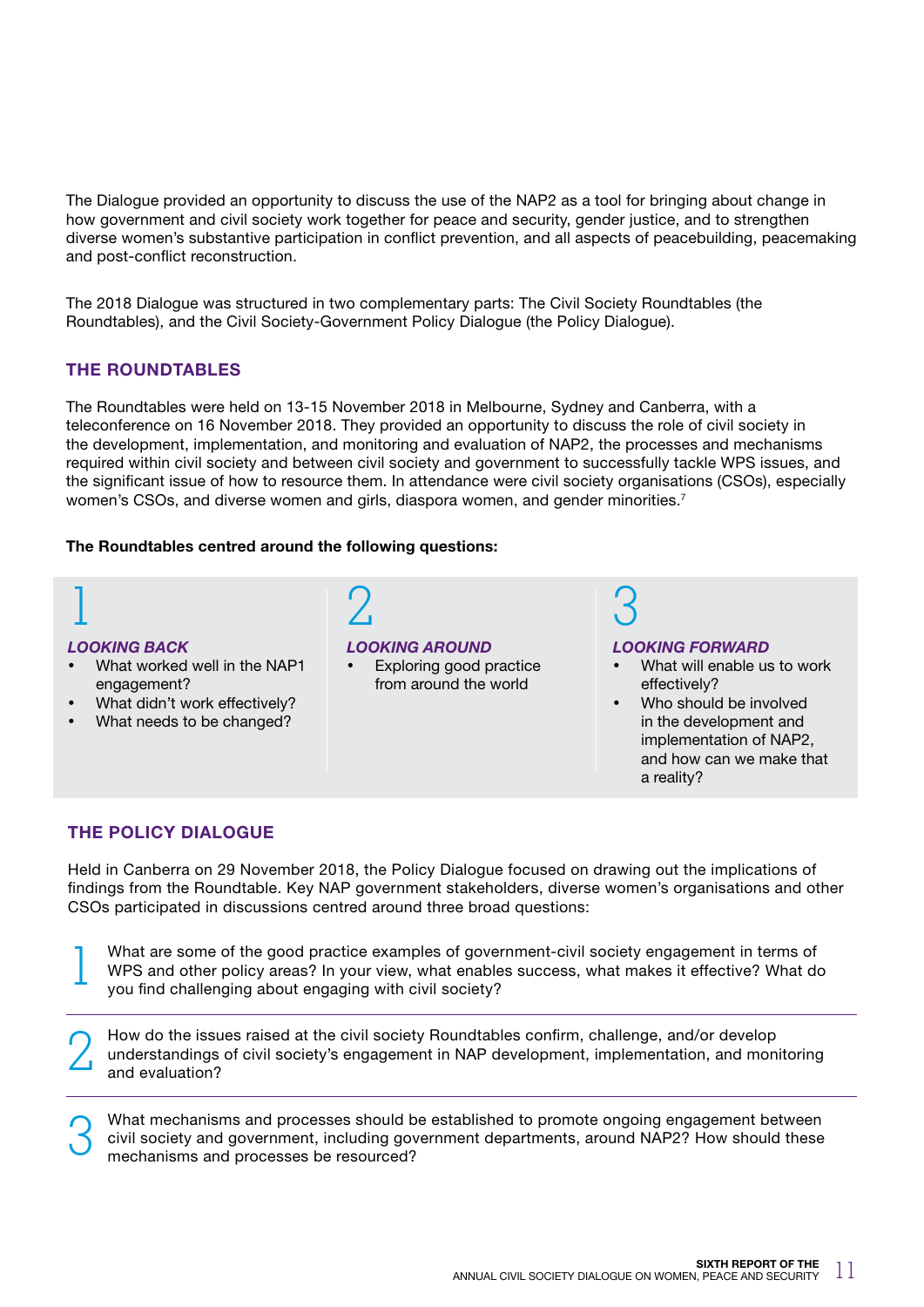## SECTION 3:

Captu

CVE PIVE

## Outcomes of the Roundtables and the Policy Dialogue

approach to

PRAGMATISM

 $\tilde{\mathcal{B}}$  to  $\mathcal{B}$ 

 $\Delta$ se lë

WPS architecture

Btw domestic

 $\mathcal{Z} \mathcal{Z}$ 

crnational

**SIXTH REPORT OF THE**  DIALOGUE ON WOMEN, PEACE AND SECURITY **SIXTH REPORT OF THE PORT OF THE SEXTHERE AND SECURITY SOLUTION OF THE REPORT OF THE SOCIETY OF THE SOCIETY DIALOGUE ON WOMEN, PEACE AND SECURITY ISSUED AND SECURITY OF THE SOCIETY DIALOGUE ON WOMEN, PEACE AND SECURITY ISS**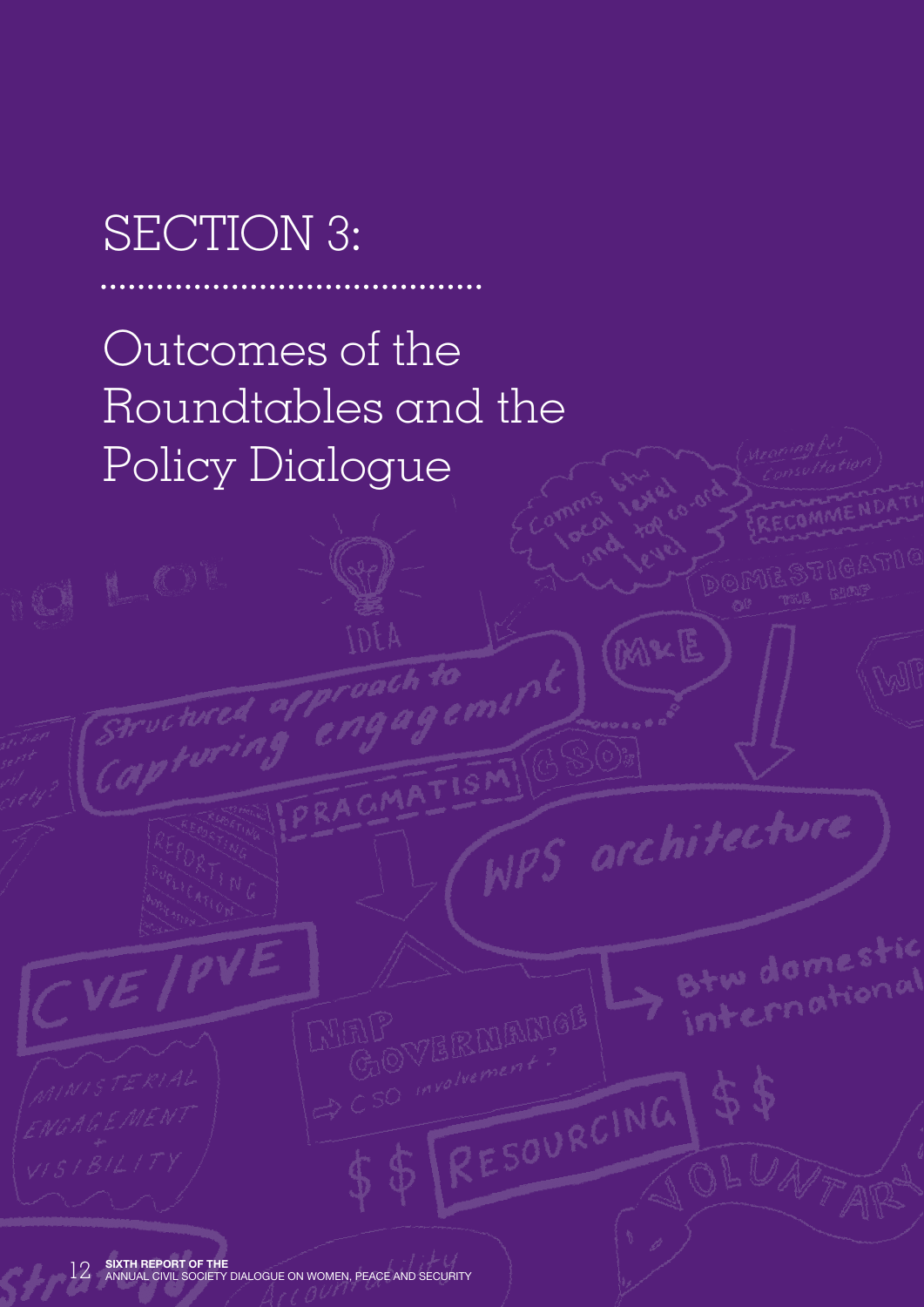## Outcomes of the Roundtables and the Policy Dialogue

#### 

Four key themes emerged as critical issues in the Roundtables and were unanimously agreed at the Policy Dialogue:



The recommendations on each of the critical issues, have important implications for the development, implementation, governance, and monitoring and evaluation of NAP2.

#### **1. RESOURCING CIVIL SOCIETY ENGAGEMENT**

Resourcing was identified as the most significant issue for civil society's effective and meaningful engagement in developing NAP2. Crucially, resourcing was identified as necessary for both meaningful engagement between civil society and government, and in order to support and sustain a civil society platform like the WPS Coalition. This would create a formal resourced space for CSOs, WPS Coalition and government to engage in a meaningful manner to ensure equal representation of diverse views on peace and security. The creation of a formal space will drive and institutionalise government-civil society engagement, particularly in a climate of shrinking civil society spaces.

Second, CSOs need space to facilitate more regular and sustained engagement outside formal mechanisms that focus on engaging with government. This would enable an expanded discourse on peace (beyond 'a lack of conflict') and security (protection of borders/counter-terrorism) towards a progressive, holistic human security approach.

#### *International examples*

In reviewing examples of NAP practices globally, a broad range of models of civil society-government engagement were identified. These include activities funded by national governments to resource civil society and government engagement, from monitoring and reporting on NAP commitments, to organising roundtables and consultations within CSOs and between civil society and governments.

In some cases, national governments contribute, in part, to core funding for a WPS network, alliance, or coalition. GAPS UK is a standout example, where organisations who are members of the WPS peak body pay a membership fee to fund dedicated staff and the UK Government provides specific grants to fund NAP-related activities (e.g. CSO consultations for NAP development). Across the board, networks, alliances, and coalitions are heavily reliant on the voluntary labour of members to resource their work.<sup>8</sup>

#### *Valuing civil society expertise*

There is an implicit expectation by governments – and to some extent civil society networks, alliances, and coalitions – that engagement in these spaces is voluntary. As an unfortunate result, the technical advice and expertise provided by civil society on the WPS agenda, and the NAP in particular, has resulted in government significantly undervaluing the knowledge and skills that diverse women and their organisations have brought, and continue to bring, to the WPS table over the years.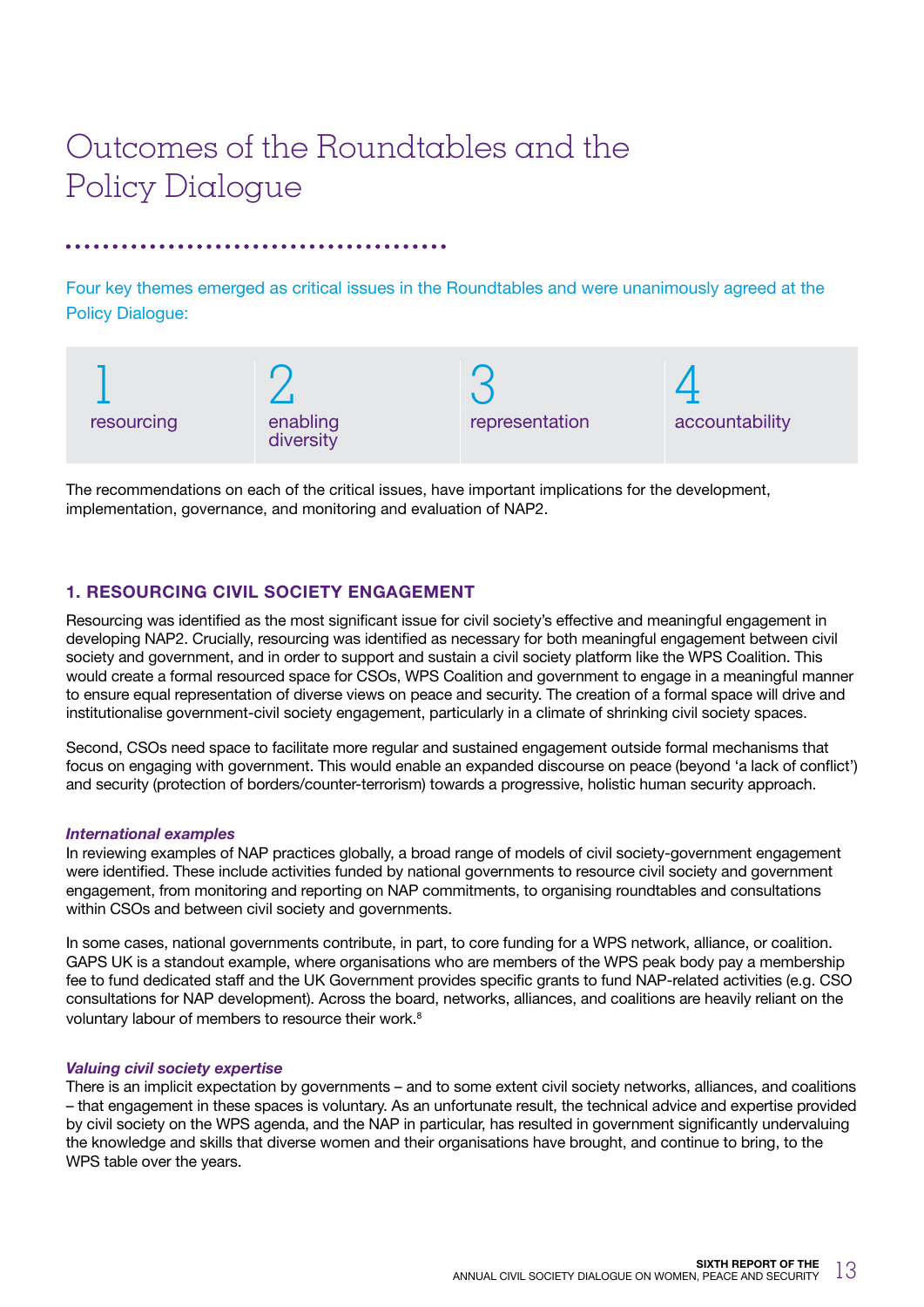In Australia, the Government's contribution has been to fund Annual Civil Society Dialogues and Reports since 2013. This has been a positive foundation for civil society-government engagement. However, reduced funding has affected the ability to build broader and more inclusive participation in the Annual Dialogues. Also, there is a lack of core resourcing for the WPS Coalition to carry out its role in organising the Dialogues, sustain ongoing engagement with members and other CSO partners, and to represent civil society on NAP governance bodies, which is a fundamental challenge. These activities are maintained on behalf of civil society by individual volunteers and in-kind contributions from CSOs.

#### **RECOMMENDATION 1A: Explore options for core funding for a CSO platform or WPS Coalition**

CSOs, in partnership with NAP2 government stakeholders, should develop a costed options paper to fund a secretariat for a CSO platform or WPS Coalition. The options paper, keeping in mind that the independence of CSOs is of paramount importance, should:

- Assess the funding requirements based on obligations for staffing the Secretariat and resourcing the work of the CSO platform or WPS Coalition
- Explore the feasibility of potential funding models ranging from GAPS UK membership fees to mechanisms that fund the Australian National Women's Alliances to ad hoc and dedicated government grants, and philanthropic funding.
- Document and record volunteer contributions from CSO members of the CSO platform/ WPS Coalition.

#### **RECOMMENDATION 1B:**

**Increase resources allocated to the Office for Women (OFW) for their role in coordinating the work of government NAP stakeholders and engagement with CSOs**

The 2019 budget and subsequent budgets, during the life of NAP2, should include specific resources allocated to OFW for its work associated with WPS, NAP2 development, implementation, monitoring and evaluation, governance, and coordination and support for civil society engagement.

#### **RECOMMENDATION 1C:**

**Commit to a fee-for-service model for advice provided to individual government NAP stakeholders by CSOs or a CSO platform/ WPS Coalition**

- Explore paying sitting fees and cost reimbursements for civil society participation on NAP governance mechanisms.
- Clarify governance mechanisms for NAP2, especially the roles of civil society (if any) in such mechanism so that CSOs/CSO platform/WPS Coalition can operate as a market-based technical assistance provider.

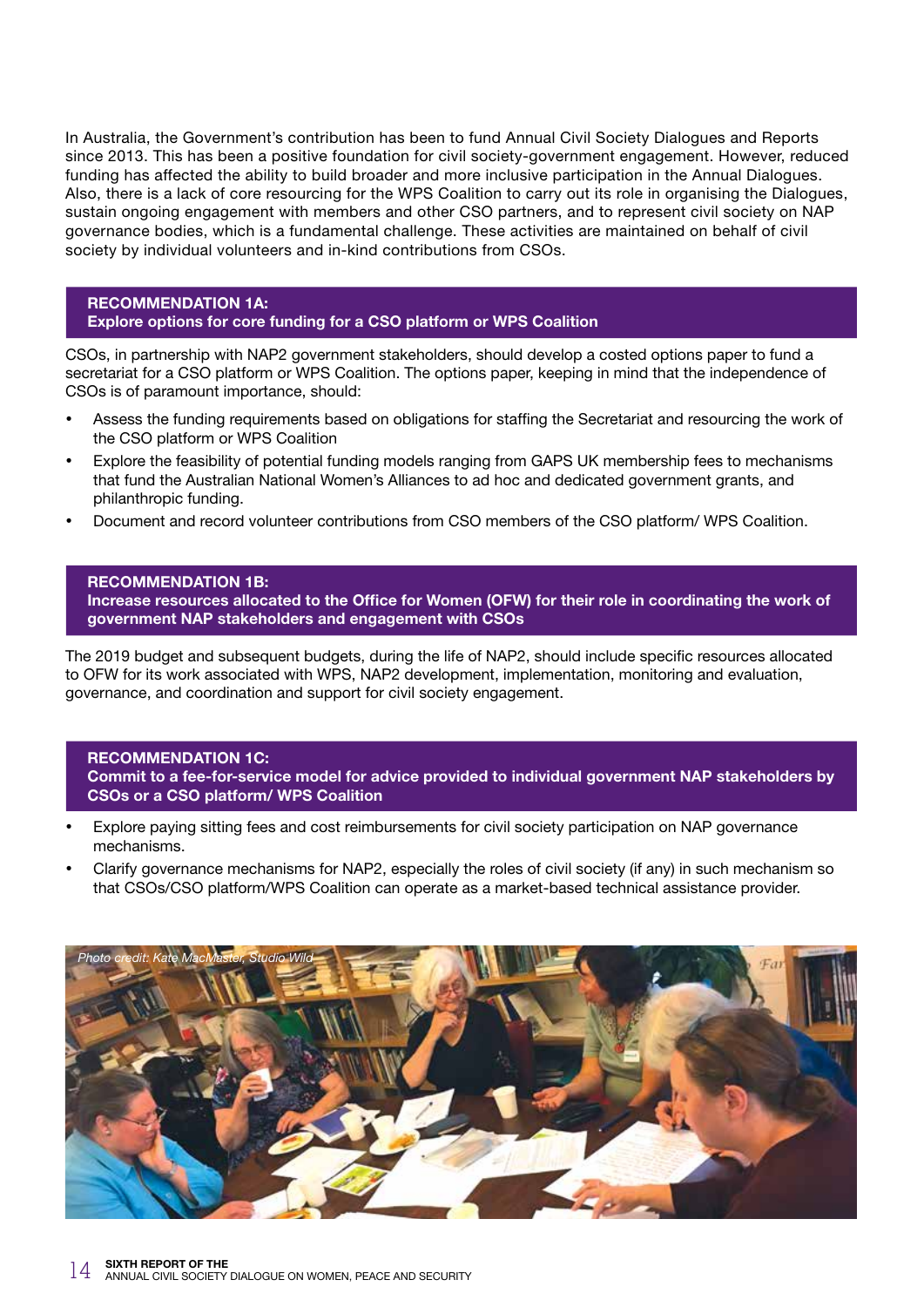#### **RECOMMENDATION 1D:**

**Co-design a resourced Civil Society-Government Engagement Strategy that recognises the need for a range of approaches to engage with diverse CSO actors and groups** 

- The purpose of the Strategy would be to identify strategic opportunities for CSOs and government to work together to advance the WPS agenda. The Strategy should be based on shared values and objectives with a strong focus on monitoring and evaluation, learning and sharing of best practice on achieving WPS and NAP commitments.
- The Strategy should identify:
	- Key points for engagement throughout the NAP's lifespan, the purpose of engagement at each of these points and engagement mechanisms that are most appropriate for each stage (e.g. online discussions, face-to-face consultation, expert roundtables, etc.).
	- Different levels of engagement (ministerial, NAP governance structures, national/state etc.).
	- Frequency of engagement (e.g. Annual Ministerial Roundtable; issue-based discussions every two months; side meeting with the IDC every time they meet etc.).
	- Multiple modes of engagement in order to support diverse groups (especially the most marginalised voices) to engagement on WPS issues including but not limited to annual dialogues, communities of practice, webinars, websites, teleconferences, and meetings.
- The Strategy should include a fit for purpose monitoring and evaluation framework that allows CSOs and the Government to undertake an annual *Health of the Partnership* check*.*
- Explore engagement with CSOs in conflict-affected areas.

#### **2. ENABLING DIVERSITY**

A second theme emerged around enabling more effective engagement across the diversity of women and CSOs. Reaching out more widely to young women, Indigenous women, migrant and diaspora women, and disabled women, as well as the organisations that represent them, was seen as challenging for both government and the WPS Coalition. This theme connected two significant issues: the alienating 'bureaucratic and technical language' of the NAP, and the need to make a tangible, explicit link between the NAP, which is internationally focussed, and the relevance and meaning of the NAP in domestic and local contexts. This theme reinforces the findings of the 2017 Dialogue, which listened to the diversity of voices from women and girls in expressing their views on what peace and security mean in practice today.<sup>9</sup>

This theme is of particular importance in 2018. The peace and security agenda has been framed as an aid and foreign policy agenda. As such, it has been internationally focussed, which has left domestic women's organisations, and the lived experience of Australian women, largely out of the equation. At home, there is a strong perception that CSOs working overseas are more involved in dialogue with government. When combined with the continued lack of resourcing provided to local CSOs and limited outreach to diverse women's groups, this has meant that engaging with complex and diverse communities of women remains challenging. The message here is simple: one size does not fit all.

Specifically, the current NAP has impacted on whether individuals or domestic organisations feel part of the WPS conversation. This means that we need to rethink engagement and create spaces beyond roundtables and dialogues. We need new engagement spaces that are safe, valued, respectful, and respected. We also need to broaden the way we think about civil society more generally, expanding the conversation beyond just domestic and international NGOs. We need to reflect on who has (and does not have) the capacity to speak and be heard, particularly where bureaucratic and technical language makes the WPS discussion inaccessible.

CSOs and government will also need to consider good practice in engaging men and working on masculinities in the WPS agenda.

More needs to be done by both government and civil society to engage diverse voices in all aspects of NAP development and implementation (including monitoring and evaluation) and WPS issues more broadly. Equally important is ensuring that any civil society platform (like the WPS Coalition) and government framework reflects diversity in its governance structures.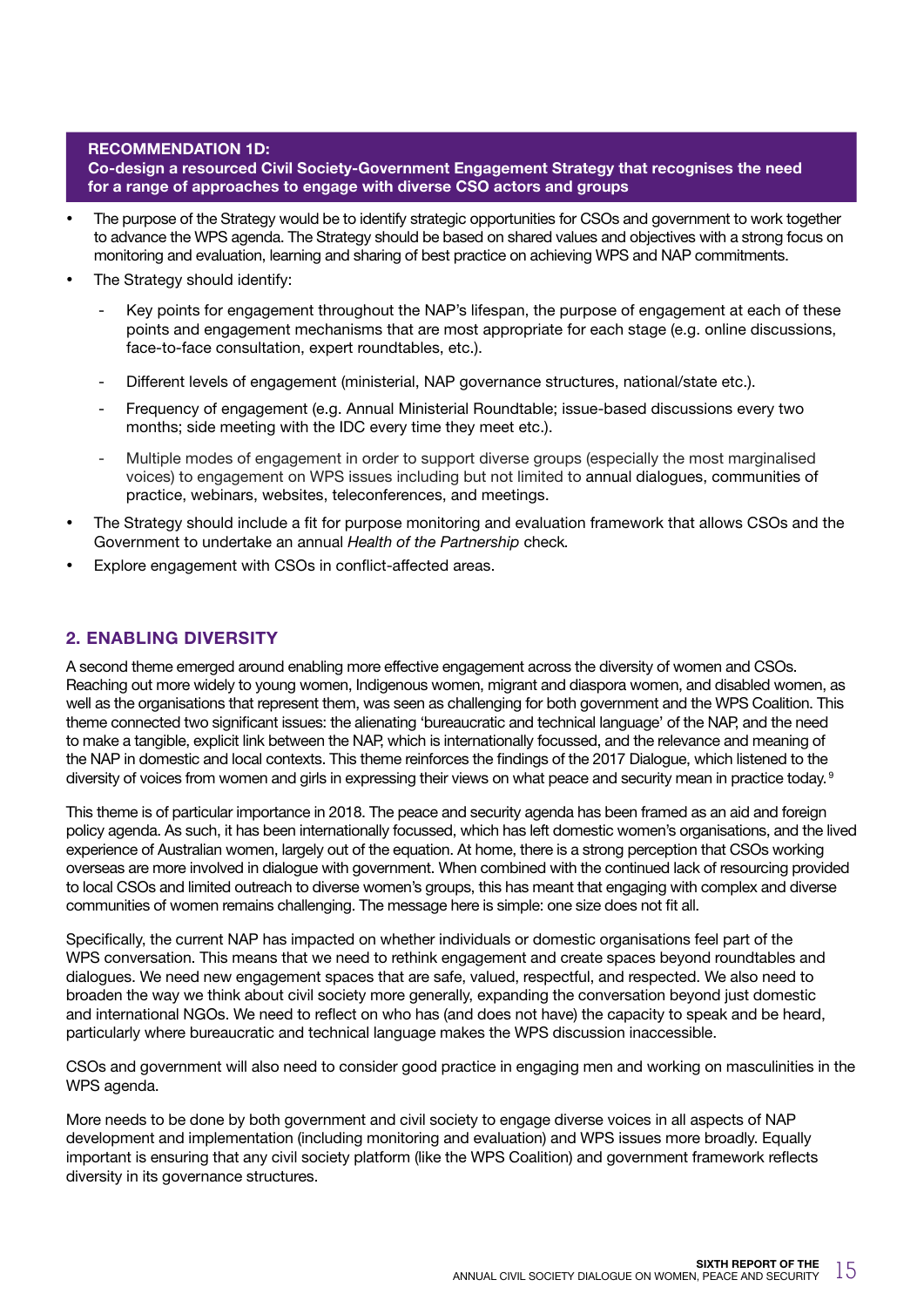#### **RECOMMENDATION 2A:**

**Make explicit the links between the WPS agenda and domestic understandings and issues of peace and security by connecting the WPS agenda with domestic priorities and using existing networks for shared learning opportunities**

Actors involved in WPS should work to connect across WPS issues and activities (e.g. violence prevention, refugee advocacy, stopping the flow of small arms and light weapons); both government and civil society organisations should facilitate these connections through practice ad policy.

#### **RECOMMENDATION 2B:**

**Ensure consultations and roundtables are inclusive by making concerted efforts to resource and reach out to young women, Indigenous women, migrant/diaspora women, and women with disabilities and effectively utilising the existing expansive networks of organisations to reach out to these diverse groups**

The ability of the most marginalised groups to participate in consultations, focus groups, and other deliberative activity is often limited by resource and time constraints. Government and CSOs should plan well in advance to facilitate such participation in WPS activities and there should be specific resources available to support inclusion.

#### **RECOMMENDATION 2C:**

**Broaden the discussions and engagements beyond the operational focus of the NAP to focus on broader strategic discussions of peace and security (i.e. to include human security issues, preventing violence against women, and Sustainable Development Goals)**

The WPS agenda was developed in a context of shifting security discourse at the UN, where human security as a concept was becoming more widely used. With its broad focus on conflict prevention, the WPS connects to human security, development, peacebuilding, and the prevention of violence in the household. These connections should be drawn out explicitly and explored to leverage the expertise of Australian civil society on these issues and strengthen the WPS agenda in Australia.

#### **RECOMMENDATION 2D:**

**Expand the understanding of needs, interests, and capacities of diverse CSOs interested in peace and security issues, locally and regionally, for transparency of purpose and outcomes**

Dedicated resources to fund the creation of an expert map would assist in developing an enhanced understanding of the wide range of expertise within Australia and across the region.

#### **RECOMMENDATION 2E:**

**Commit to communicating in an accessible way, avoiding the use of bureaucratic and technical language in the NAP and WPS discussions, to promote broader engagement of diverse WPS stakeholders**

Many participants in Roundtables and Policy Dialogues have commented that the use of jargon, acronyms, and technical terminology can be alienating and result in self-selection out of WPS work. This may also reflect the underlying issue of not understanding the WPS agenda, and specifically its link to domestic agendas. Care must be taken to communicate in plain language. Resources could be made available to translate key documents into languages other than English.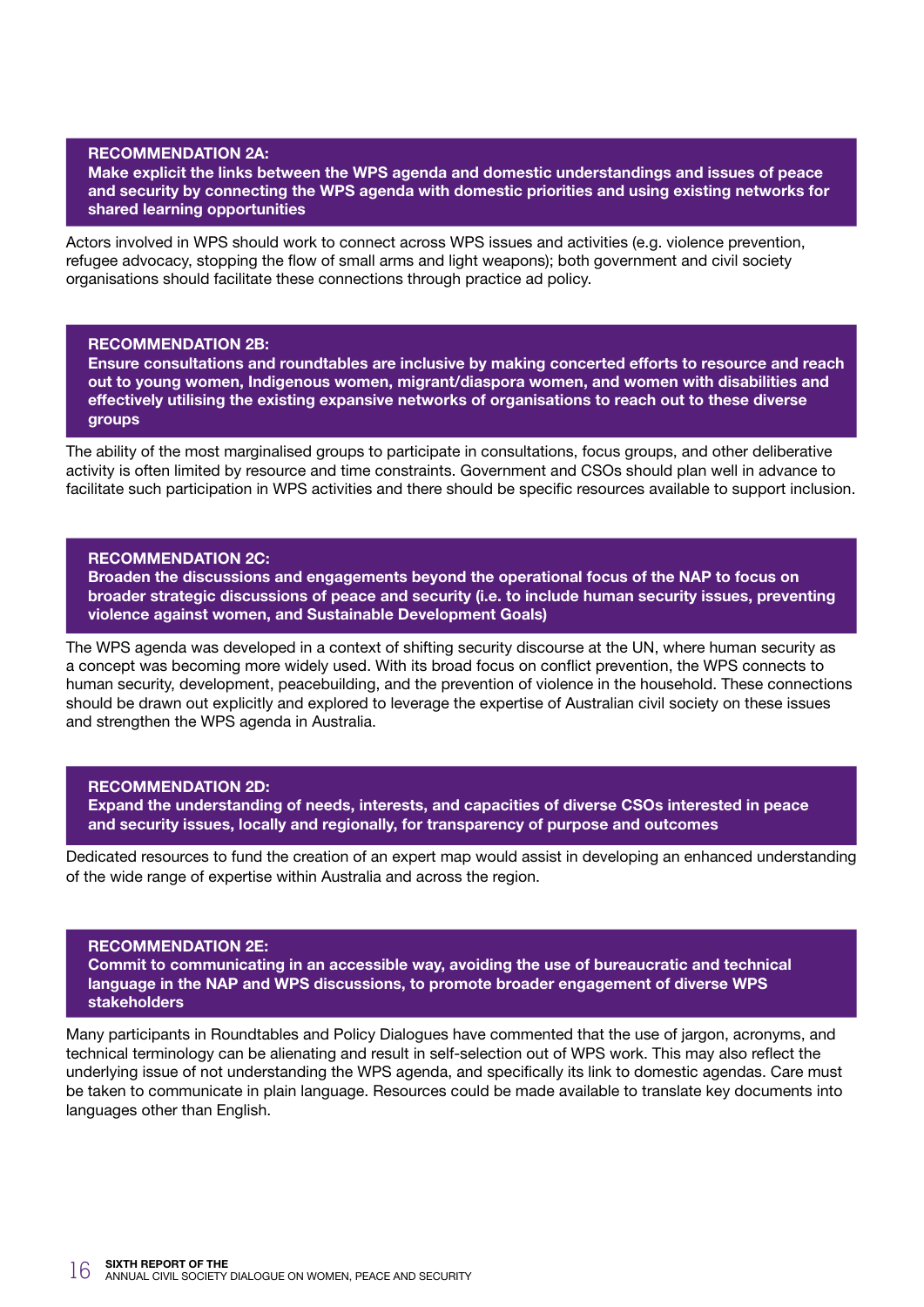#### **RECOMMENDATION 2F:**

**Gather the views of diverse women in the region on WPS issues and how Australia's NAP affects them by reaching out to diverse women's CSOs beyond Australia** 

Many CSOs across Australia and across the region have extensive networks and work regularly with women's organisations whose perspectives are not yet included in WPS work in Australia. Once an expert map is produced (under 2D above), the map could be used to bring in more diverse perspectives.

#### **3. REPRESENTATION, PARTNERSHIPS AND COLLABORATION**

Linked to the theme of 'enabling diversity' is the issue of representation, particularly the question of how civil society representatives reflect diverse voices in discussions with government on current NAP governance structures (i.e. the Interdepartmental Committee and its Subcommittee)<sup>10</sup>. This is part of a much broader question about what civil society and government understand as civil society's role in NAP governance and the NAP overall.

For example, participating inside the current NAP governance model means operating within a bureaucratic framework of non-disclosure clauses and short response times to documentation. This makes it especially challenging to widely canvass CSOs for their input and hinders their ability to provide meaningful feedback on discussions. There is also a concern among CSOs regarding the instrumentalisation of their engagement, where civil society is seen as a resource to inform policy and provide expertise and knowledge, rather than a partner and collaborator in policymaking. This is particularly clear as government stakeholders own the NAP and lead on development and implementation. This leaves civil society with an important accountability role, and also a role that is currently complicated by differing principles around openness and transparency. CSOs also need space to facilitate more regular and sustained engagement outside formal mechanisms that focus on engaging with government.

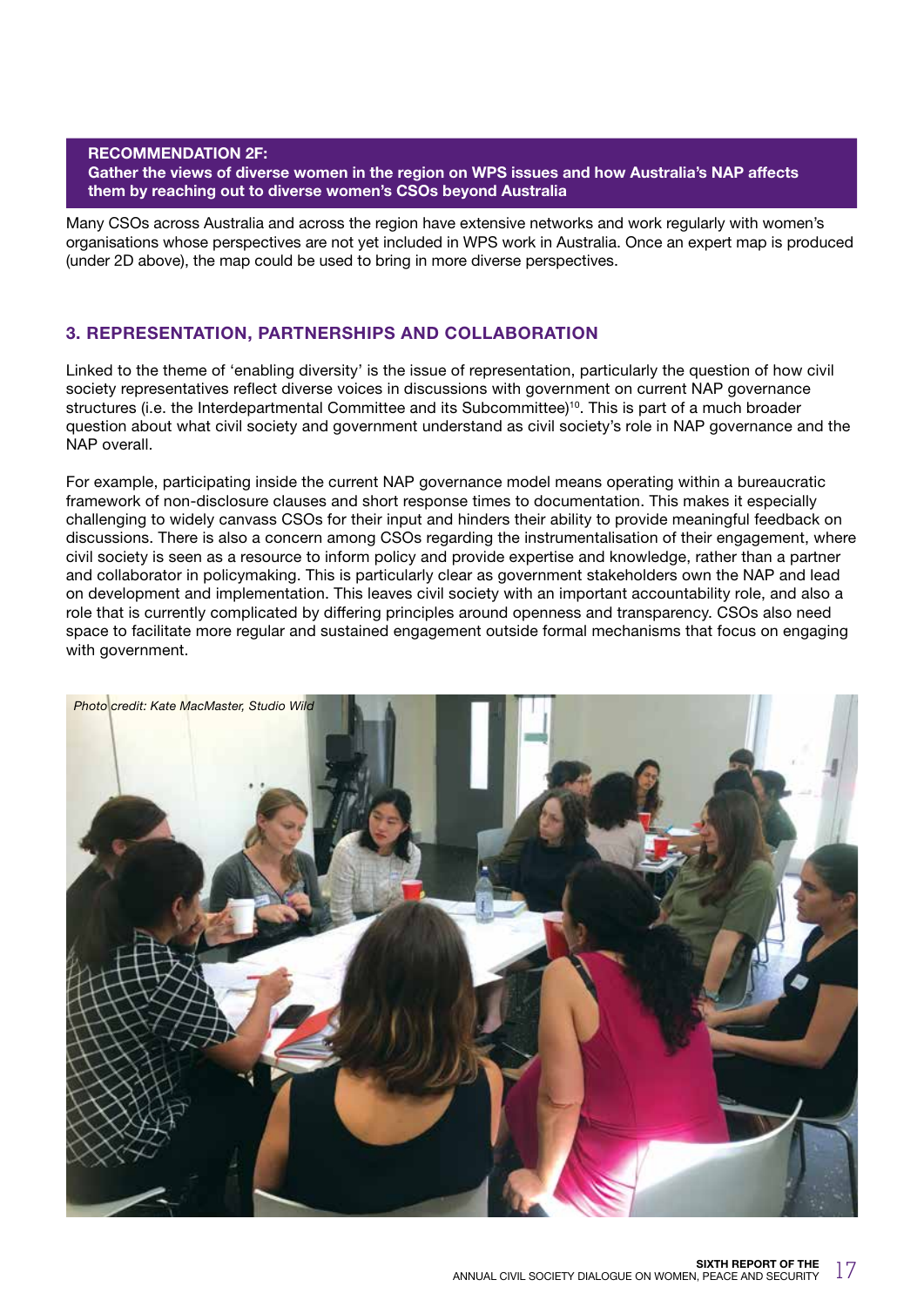Looking at good practice from across the world<sup>11</sup>, two consistent patterns emerge. First, formal resourced spaces for civil society-government engagement can take many forms, including advisory groups, annual meetings, informal periodic meetings, annual consultations, and roundtables, and can reflect what works best in a particular country context. Second, the civil society-only space (e.g. networks, alliances, coalitions) needs hosting by a CSO or NGO, and clear and effective governance structures. Currently, a member of the network often provides some administrative support to the Coalition as an in-kind contribution.

#### **RECOMMENDATION 3: CSOs and the WPS Coalition should:**

- Outline a structure for a CSO platform that draws on national and international good practice and recognises the need for a resourced Secretariat (hosted by a CSO) that drives engagement with diverse women and their organisations as well as engagement with the Australian Government and departments with portfolio responsibilities in the NAP.
- Articulate the purpose of the CSO platform or WPS Coalition including but not limited to raising awareness about the WPS agenda and the NAP among civil society; engaging diverse CSOs, women and their organisations to exchange knowledge and share expertise in advancing the WPS agenda; supporting the government to bring diverse women's voices to discussions on WPS; acting as an advocacy platform that holds government accountable to its WPS and NAP commitments (through reporting, monitoring and evaluation).
- Develop a strategy to promote greater involvement among members of the CSO platform or WPS Coalition.
- Take leadership for 'domesticating the NAP' by articulating key domestic issues related to peace and security and tracking government's commitments on these issues.
- Commit to developing NAP shadow reports and contributing to other shadow reporting mechanisms on WPS issues (e.g. CEDAW).
- Clarify options for CSO engagement in NAP2 governance structures.

#### **4. STRENGTHENING ACCOUNTABILITY**

Accountability was acknowledged as a critical issue to be addressed in NAP2. In particular, CSOs are concerned about the lack of information sharing by government around the NAP and WPS. Where information was shared, it was not easily accessible as a result of overly bureaucratic and technical language.

Currently, the only form of public accountability that exists is vertical, when government tables its biannual NAP Progress Reports before the Australian Senate. There appears to be little discussion of the reports' content in the Australian Parliament. Equally, there appears to be no obligation on government to respond to recommendations and assessments in the Civil Society Annual Dialogue Reports or the recommendations in the Interim (2015) and Final (2018) Independent Reviews, undertaken as part of the monitoring and evaluation of NAP1.

A significant challenge, repeatedly highlighted and acknowledged by government and CSOs, is the lack of a robust monitoring and evaluation framework informed by a theory of change. This gap makes it difficult to assess progress and the impact of the NAP. Along with the lack of information sharing by government (and despite NAP Progress Reports), it remains difficult to determine what is happening in WPS in Australia, and to assess its effectiveness.

At the same time, the WPS Coalition, or any form of CSO platform, network, or alliance, must be accountable to its members. The inclusion of civil society representatives in the current NAP governance structure has implications for downward accountability to WPS Coalition and CSO platform members. If the current NAP governance structure were to continue, then the WPS Coalition or any future CSO platform, network, or alliance must consider the implications of non-disclosure clauses and manage the associated risk to membership accountability.

The development of NAP2 presents an opportunity to strengthen accountability and governance for NAP commitments as well as WPS commitments more broadly.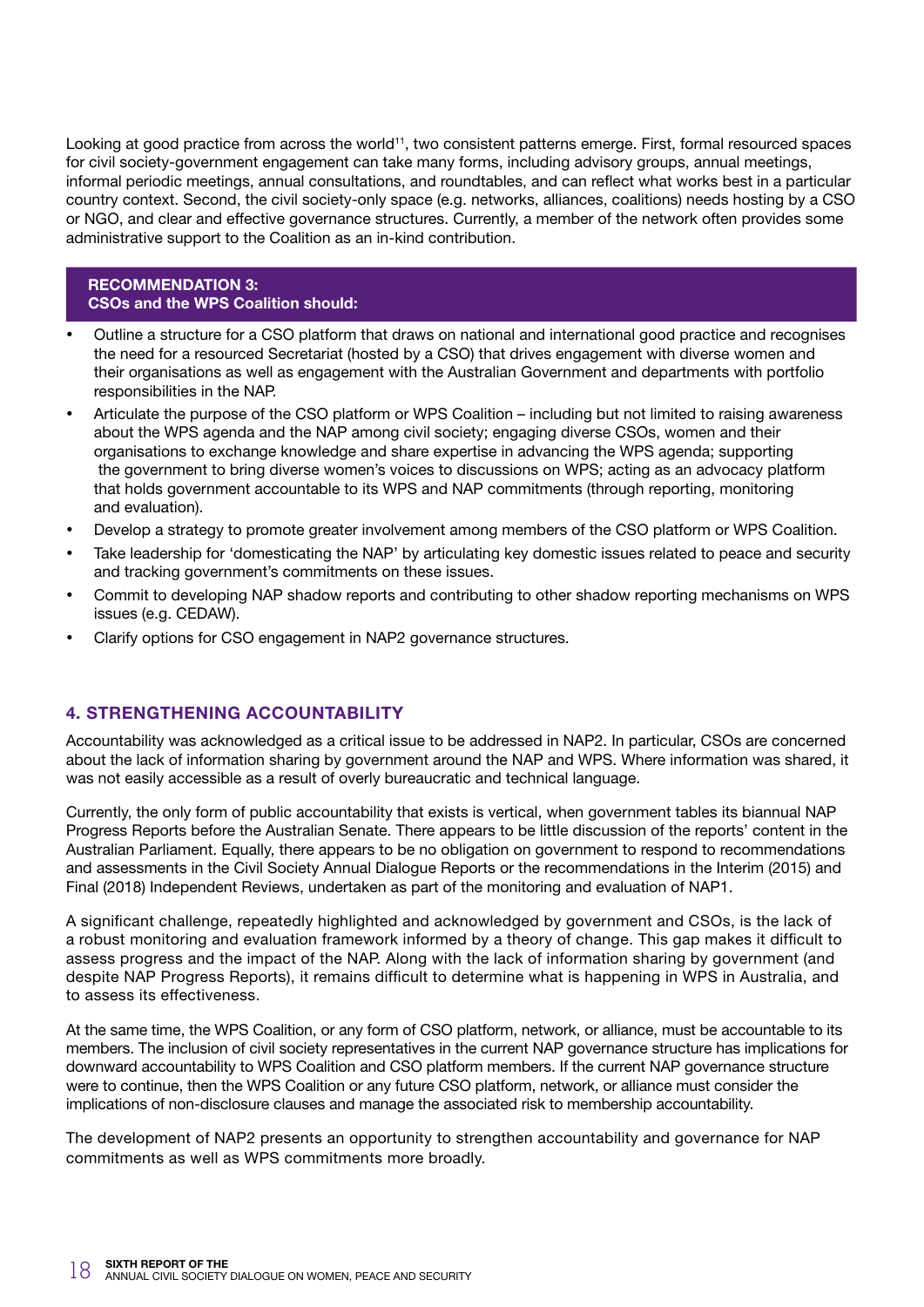#### **RECOMMENDATION 4A:**

**Principles of transparency and openness must govern CSO engagement with each other and civil society-government engagement**

- Recognise that full transparency and openness may not be possible due to confidentiality and nondisclosure agreements.
- Determine how accountability and transparency can be operationalised across CSOs, and between CSOs and government.
- Determine to whom and for what CSOs are accountable and what the broader implications are for civil society.

#### **RECOMMENDATION 4B:**

**NAP2 must include adequate resources to enable government reporting on the NAP, CSOs annual/ shadow reports, and independent reviews of the NAP**

- The 2019 budget and subsequent budgets, during the life of NAP2, should include specific resources allocated for NAP monitoring, evaluation, and reporting.
- The CSO platform or the WPS Coalition will also have access to adequate funds to undertake shadow reporting and monitoring activities.

#### **RECOMMENDATION 4C:**

**NAP2 needs to develop a clear communications strategy to ensure timely and effective information sharing by government around the NAP and WPS, in easily accessible language**

- • Ensure that NAP2 utilises clear and accessible language.
- Ensure that the Communications Strategy clearly defines the structure and roles of the NAP regarding governance, implementation, and monitoring and evaluation.
- Include details on how and where timely WPS and NAP information can be accessed.

#### **RECOMMENDATION 4D:**

**Mandate the need for the government to respond to recommendations in the CSO annual/shadow reports and independent reviews.**

As part of NAP2, clarify the parliamentary and public reporting requirements and build the shadow reports and independent reviews directly into the monitoring and evaluation framework.

#### **Recommendation 4E:**

**Government-led consultations should provide feedback to participants regarding the outcomes of government-civil society consultations (e.g. emerging themes, next steps, and information about which recommendations were taken up, which were not, and why).**

Ensure that government publicly communicates the timing of NAP2's draft release, and what the process for consultation will be. Additionally, ensure a mechanism exists for government to incorporate CSO recommendations and provide a rationale for recommendations that were not incorporated.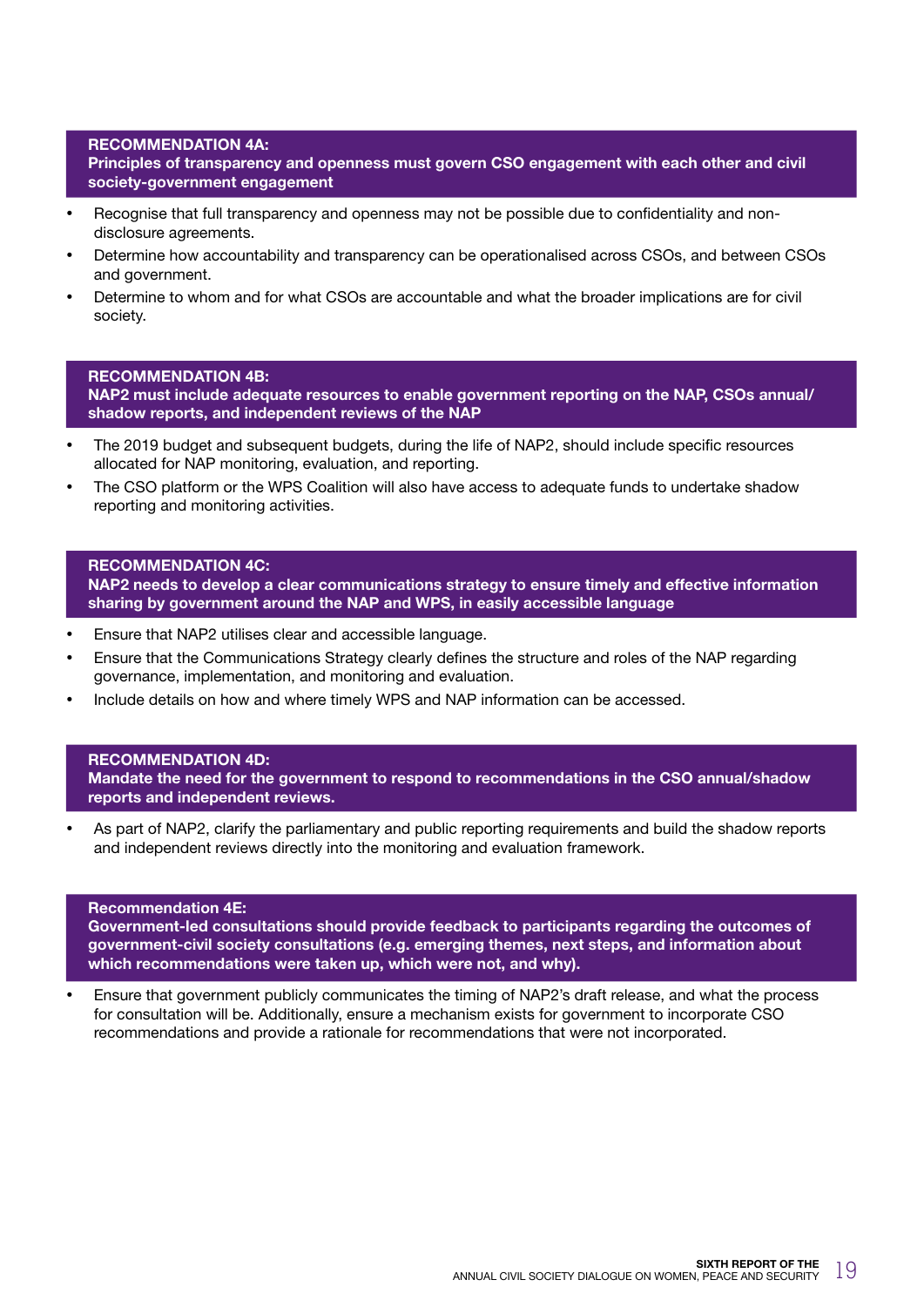## SECTION 4:

or<br>Capt<sup>us</sup>

CVE PIVE

## Looking forward to 2019 and NAP2

approach to

PRAGMATISM

 $\overline{\mathit{a}}\overline{\mathit{b}}\overline{\mathit{b}}\overline{\mathit{m}}\overline{\mathit{b}}\overline{\mathit{b}}$ 

**MacE** 

WPS architecture

Btw domestic

 $\mathfrak{F}$   $\mathfrak{F}$ 

ernational

**REPORT OF THE** DIALOGUE ON WOMEN, PEACE AND SECURITY **SIXTH REPORT OF THE** 20 ANNUAL CIVIL SOCIETY DIALOGUE ON WOMEN, PEACE AND SECURITY 21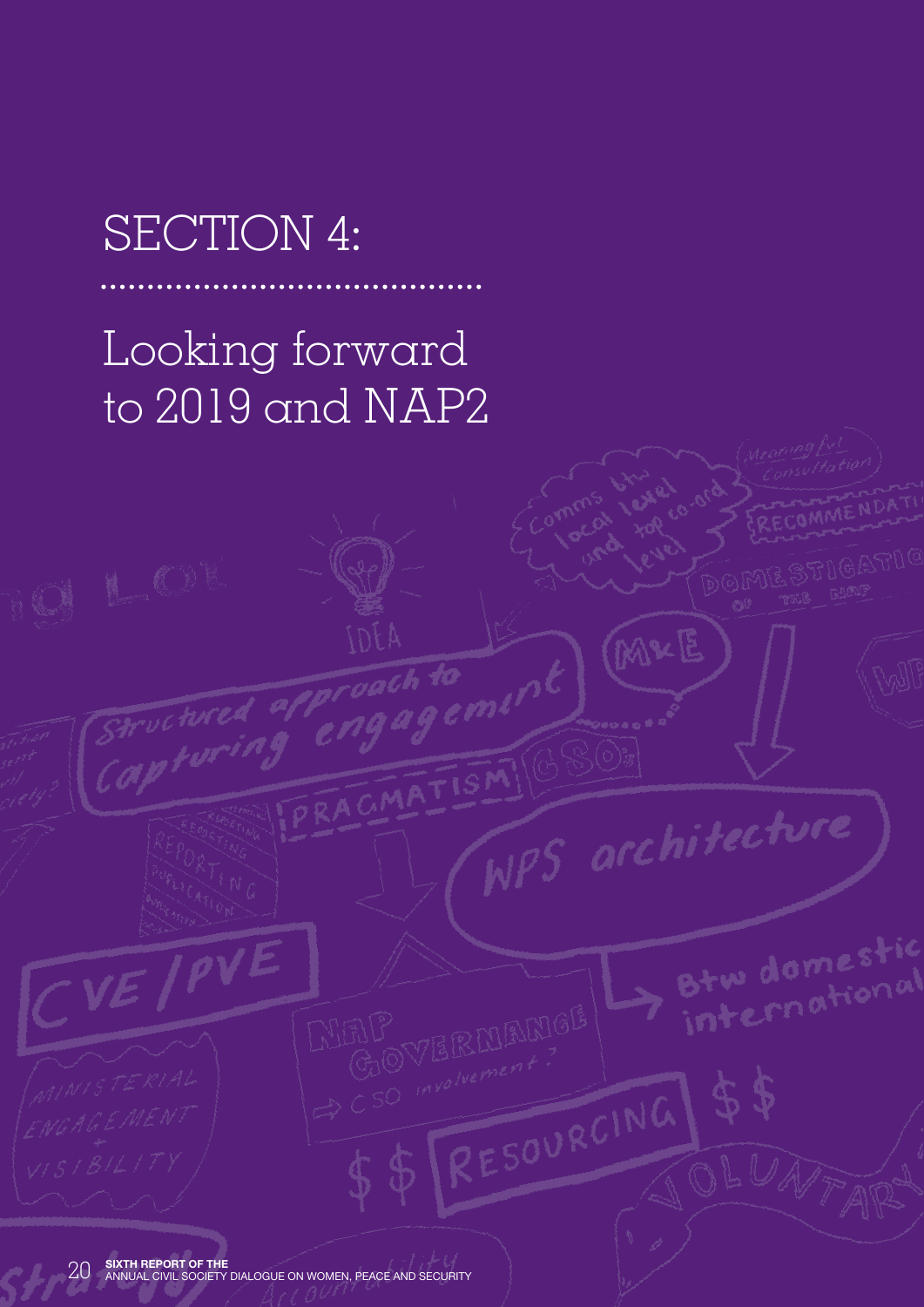

### Looking forward to 2019 and NAP2

The 2018 Annual Civil Society Dialogue has delivered a strong and consistent message about the important role of civil society, and the need for strengthening engagement with civil society, in contributing to the WPS agenda. These points have been noted many times over the last 15-20 years in various reports, analysis and recommendations.12 With NAP2 currently under development, now is the time to act.

Participants in the Roundtables and the Policy Dialogue unanimously agreed that there needs to be a clearly articulated role for ongoing engagement, both within civil society and between government and civil society, on WPS issues during NAP2 development, implementation, and monitoring and evaluation. This requires clear definition of roles, policy, and principles focused around the four key areas identified across the Roundtables and Policy Dialogue, namely: resourcing civil society engagement; enabling diversity; representation, partnership, and collaboration; and accountability.

The outcomes of the Dialogue also emphasise that the process surrounding the development and implementation of NAP2 needs to be accessible to civil society. Technical and bureaucratic language needs to be discarded, and diverse voices must both contribute and be heard.

**The Australian Civil Society Coalition on Women Peace and Security looks forward to working in partnership with all stakeholders, including government, civil society organisations, and the diversity of civil society to build, promote, and sustain a WPS agenda that respects gender equality, takes a human security approach to peace and security, and works for women's meaningful participation in conflict prevention, resolution, and peacebuilding.**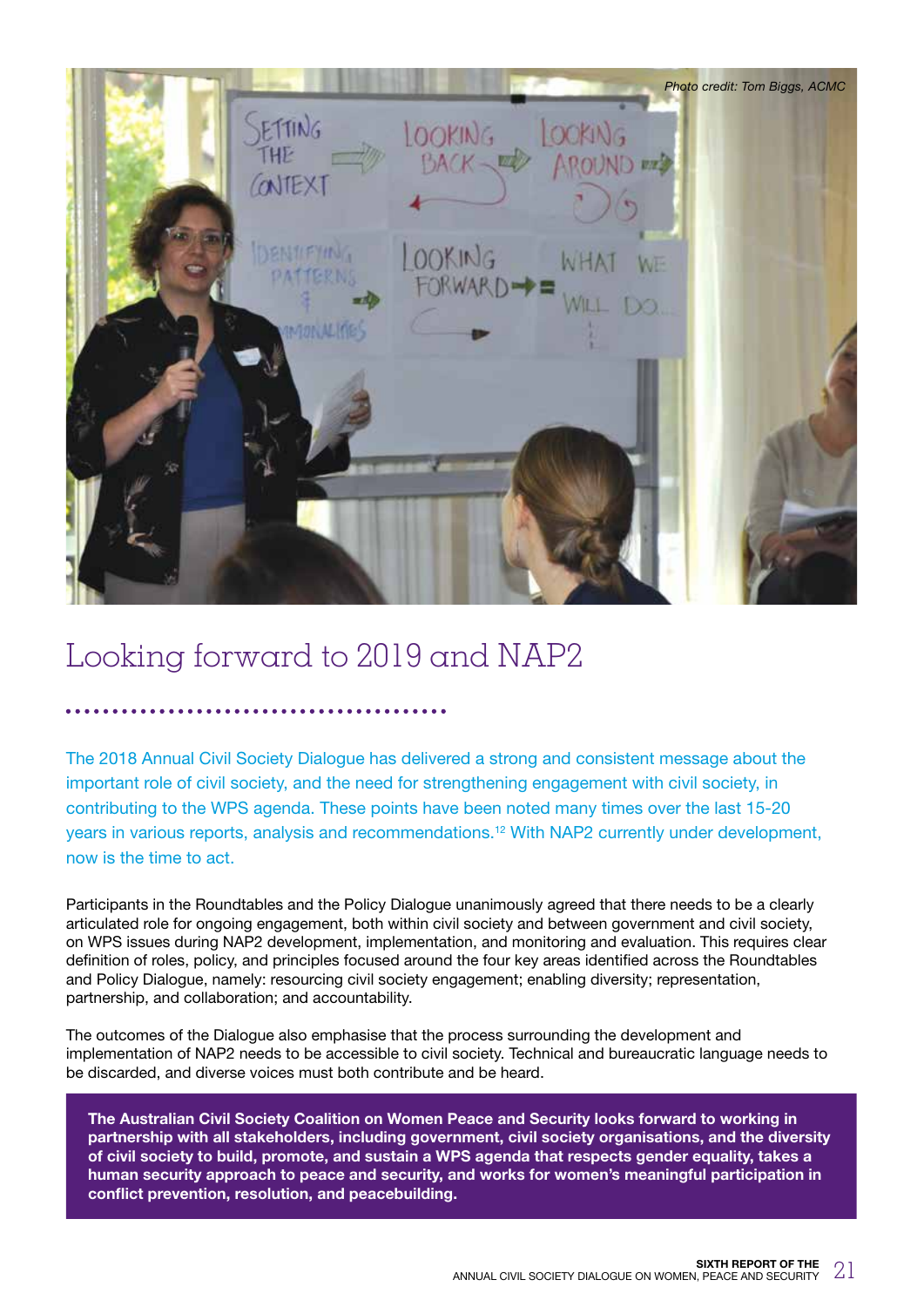## ANNEX

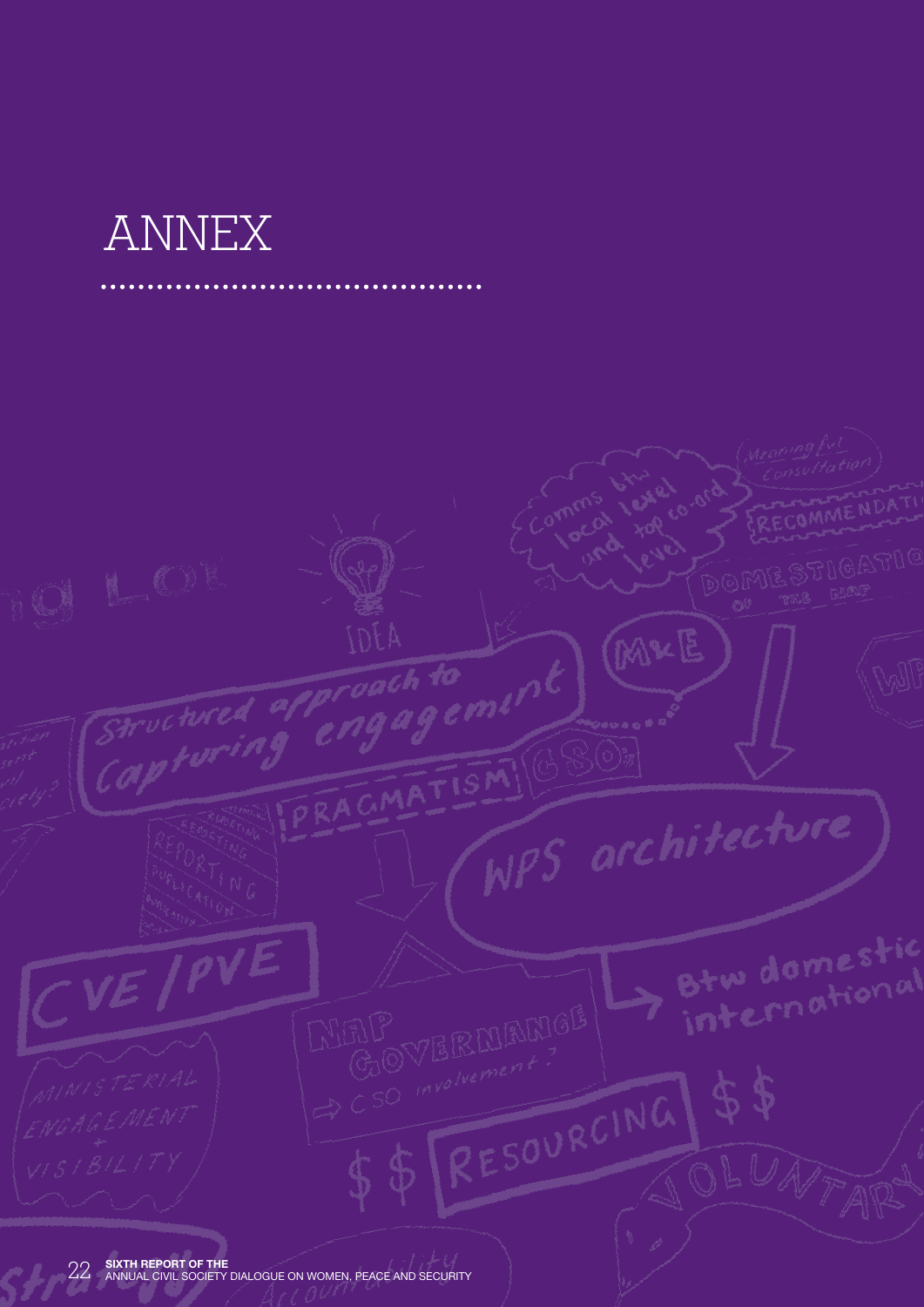### Civil society engagement with the WPS agenda

This Annex sets out the global and Australian contexts for the consideration of key issues, principles and mechanisms that underpin civil society engagement with the government and across civil society more broadly, around Australia's second NAP. It provides important historical and policy framing for the extensive and diverse engagement of civil society in contributing to shaping the WPS agenda across different institutional and national contexts.13

### The Global context

The main policy architecture of the WPS agenda consists of the resolutions adopted by the UN Security Council under the title of 'Women and peace and security'. At the present time, there are eight Security Council Resolutions (SCR) which together shape the agenda, published across a 15-year period: UNSCR 1325 (2000); UNSCR 1820 (2008); UNSCR 1888 (2009); UNSCR 1889 (2009); UNSCR 1960 (2010); UNSCR 2103 (2013); UNSCR 2122 (2013); and UNSCR 2242 (2015).

#### **The resolutions spell out the commitments and themes of the WPS agenda, which are organised into four pillars:**

- the *prevention* of conflict and specific forms of violence related to conflict, such as sexualised and genderbased violence;
- the *participation* of women in peace and security governance, including their participation in peace processes and security institutions;
- the *protection* of women's rights and bodies in conflict and conflict-affected settings; and
- the importance of using a 'gender lens' when evaluating, planning, and implementing *relief and recovery* efforts following conflict and disasters.

The conventional story of the WPS agenda situates it within the UN Security Council – indeed, it is widely referred to as 'the UN's Women, Peace and Security agenda'. As Cynthia Cockburn notes, however, that UNSCR 1325

*may well be the only Security Council resolution for which the groundwork, the diplomacy and lobbying, the drafting and redrafting, was almost entirely the work of civil society, of nongovernmental organisations. Certainly, it was the first in which the actors were almost all women.14*

Mobilisation efforts by women's CSOs, including sustained lobbying and advocacy in New York in the months leading up to the adoption of UNSCR 1325 in 2000, were instrumental in creating space for the issues of women's rights and needs in conflict and conflict-affected settings to be discussed as matters of international peace and security.

The close involvement of civil society with the WPS agenda has not only been sustained in the two decades since the adoption of UNSCR 1325; it has, in fact, grown. UNSCR 1325 and the other resolutions that make up the policy architecture of the agenda are unique in this regard, in that they have what has been described as a 'global constituency'.15 Mavic Cabrera-Balleza, co-founder of the Global Network of Women Peacebuilders (GNWP), has addressed this idea of the agenda's civil society constituency, commenting: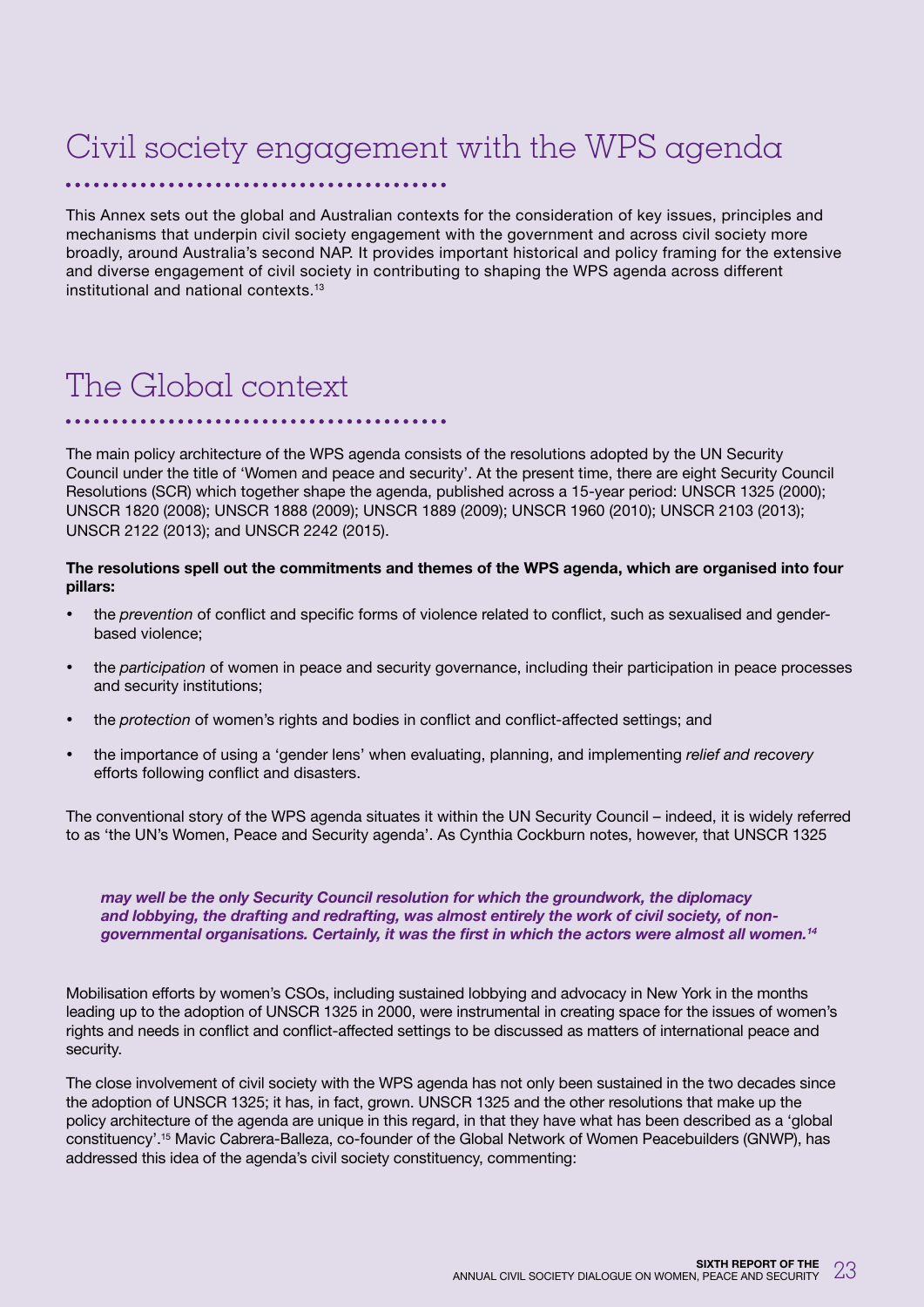*said to me: "The first time I read Resolution 1325, I held it close to my chest. This is ours; this belongs to us".16*

Civil society engagement with the WPS agenda takes a variety of different forms in different institutional and national contexts. It has become customary, for example, for the NGO Working Group on Women, Peace and Security to facilitate the briefing of the UN Security Council on the occasion of the annual Open Debate on WPS, by a female leader from civil society.17 There are also regional examples of civil society engagement, such as the North Atlantic Treaty Organisation (NATO) Civil Society Advisory Panel on Women, Peace and Security (CSAP).18 At the national level, various configurations of civil society organisations are formed into coalitions, networks, and advocacy groups to engage their respective national governments on the principles and practices of the WPS agenda.<sup>19</sup>

### The Australian context

Australian civil society and particularly women's organisations have long been active in a broader context working for peace, women's empowerment, gender justice and gender equality since World War 1, both domestically and internationally in the aid and development arena, and in supporting the groundwork for UNSCR 1325.

#### **CIVIL SOCIETY ADVOCACY FOR AUSTRALIA'S FIRST NAP20**

The specific advocacy work that laid the foundation for the Australian National Action Plan on Women, Peace and Security 2012-2018<sup>21</sup> dates back to 2004 when the Australian Section of the Women's International League for Peace and Freedom (WILPF Australia) received funding from the Commonwealth Office for Women (OFW) to develop an Australian website promoting UNSCR 1325.<sup>22</sup>

In the same year, the Australian government invited WILPF Australia to suggest ideas on the best way forward to implementing a NAP, as part of preparatory work for the UN Commission on the Status of Women. In 2008, in partnership with UNIFEM Australia (now UN Women National Committee Australia), WILPF Australia proposed to the then Minister for the Status of Women that not only should Australia develop a NAP but that the WPS agenda should be one of the top ten women's priorities for action. As a result, in 2008 WILPF Australia was funded to undertake national consultations to inform the Australian government on the next steps towards the development of Australia's first NAP.

I stull recent one convertise of the conflict release of Mount Elgon district and the constrained Mount Civil and the conflict of the conflict of the conflict one GNWP of the conflict of the conflict of the conflict of the The recommendations derived from national consultations were captured in a discussion paper released in 2009 titled *Final Report: Developing a National Action Plan on United Nations Security Council Resolution 1325 (Final Report).23* The *Final Report* provided a comprehensive account of the appropriate scope of the NAP, and recommendations regarding governance structures, monitoring, and evaluation mechanisms. Following the release of the Final Report, OFW convened the Women, Peace and Security Inter-Departmental Working Group (IDWG), comprising representatives from the Departments of Foreign Affairs and Trade (DFAT), Defence (ADF), Attorney General (AG), AusAID (now DFAT), the Australian Civil-Military Centre (ACMC), and the Australian Federal Police (AFP). The IDWG was tasked with determining 'how Australia could better implement UNSCR 1325' and overseeing the 'development of a consultation draft National Action Plan, which was informed by key suggestions from WILPF Australia's work'.<sup>24</sup>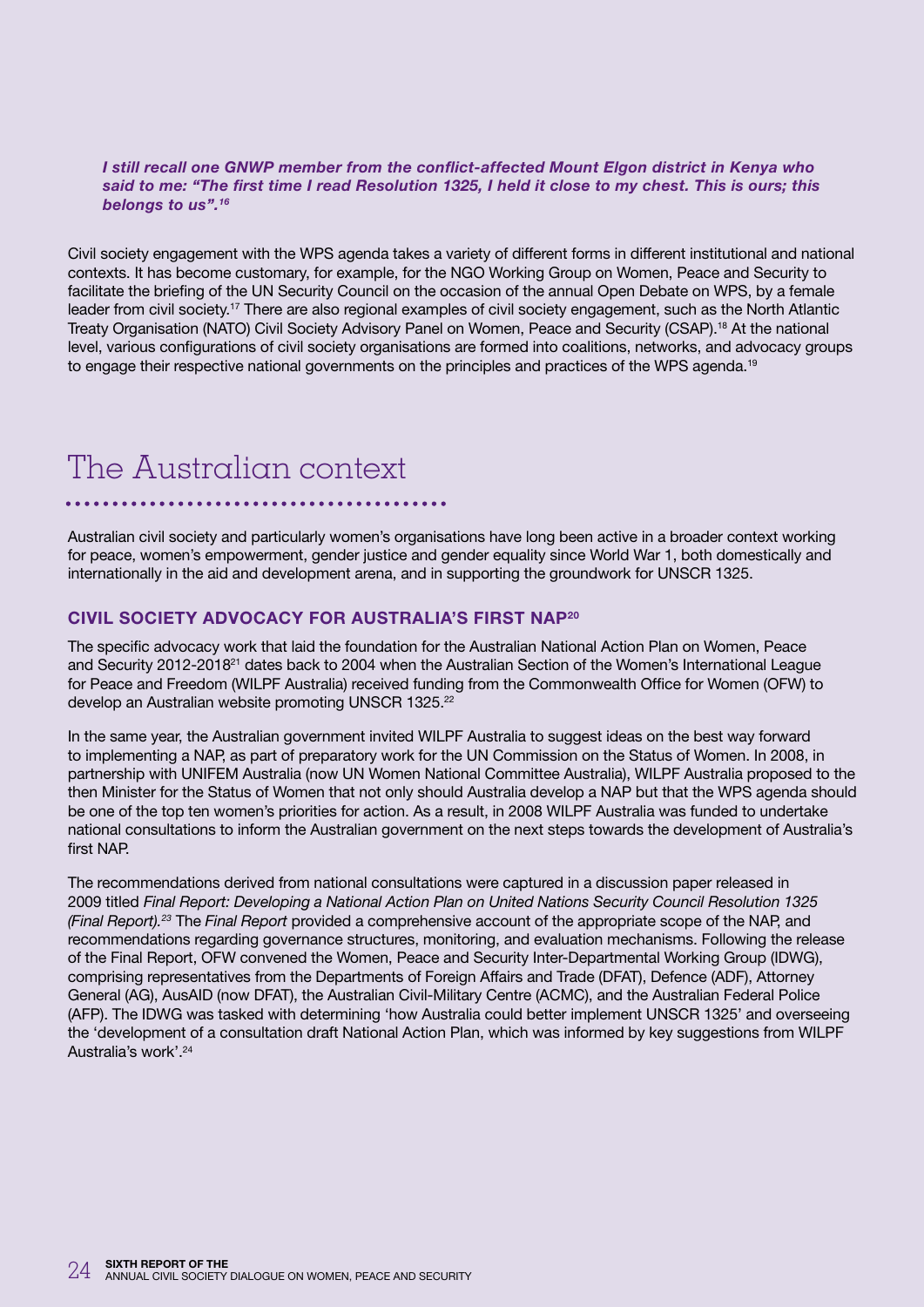## Civil society's role in the implementation of Australia's first NAP

. . . . . . . . . . . . . . . . . .

Despite civil society's vital role in advocating for Australia's adoption of the WPS agenda, Australia's current NAP (2012-2018, extended to June 2019) has not clearly articulated an integral role for civil society engagement in NAP implementation and monitoring. The NAP notes the importance of engaging with civil society as both experts on peace and security issues and as advocates for gender inclusive peace, security and sustainable development:

*There are a number of non-government organisations in Australia that have substantial expertise in Women, Peace and Security. These organisations have played a key role in advocating for and developing this National Action Plan.25*

Strategy 3 of the NAP focuses on engagement with CSOs (both domestic and international), and also encourages the non-government sector to develop publicly available shadow progress reports.<sup>26</sup>

Australia's NAP is identified as the government's NAP. From the outset there was no existing common platform or mechanism for CSOs to engage with the Australian Government on WPS issues, other than as individual organisations. Therefore, CSOs have worked largely independently to create a space to engage with government since the Australian NAP was launched, and to support implementing the actions aligned with Strategy 3.

First, prior to the launch of the first NAP in 2012, WILPF, UNIFEM (now UN Women) and the Australian Council for International Development (ACFID) announced their intention to conduct an Annual Civil Society Dialogue on Women, Peace and Security with government and produce an Annual Report Card on the implementation of the NAP. Since 2013, six Annual Civil Society Dialogues have been held. The first three (2013-2015) received funding from OFW and ACMC, and the remaining three (2016-2018) were funded by ACMC.

Second, in 2013 these CSOs and other non-government organisations (NGOs) came together to create the Australian Civil Society Coalition on Women, Peace and Security (the WPS Coalition). The WPS Coalition is a voluntary, non-partisan, independent coalition of civil society organisations, networks and individuals working to advance gender inclusive approaches to peace and security in Australia, Asia and the Pacific region and globally. The WPS Coalition is managed by a voluntary self-nominated Steering Group.<sup>27</sup> The Steering Group canvasses views from members (and non-members) and runs quarterly teleconferences with members.

Third, through an ad hoc process, civil society (represented by the WPS Coalition) has gained representation on the Australian NAP governance mechanisms: one representative on the Inter-Departmental Working Group (IDWG - now the Inter-Departmental Committee (IDC)) from 2014 and two representatives on the IDC's Sub-Committee (from 2015).28 The first NAP and the work of the IDC and Sub-Committee is coordinated by OFW (Department of Prime Minister and Cabinet) and implemented by the following government departments: Foreign Affairs and Trade (DFAT), Australian Federal Police (AFP), Attorney General (AG), and Defence (ADF) (including the ACMC). Civil society representatives participate in a voluntary capacity.

The role and status of civil society representation on the first NAP governance structure, however, remain in question in terms of the ability to meaningfully influence the implementation of the first NAP and in the development of the second NAP.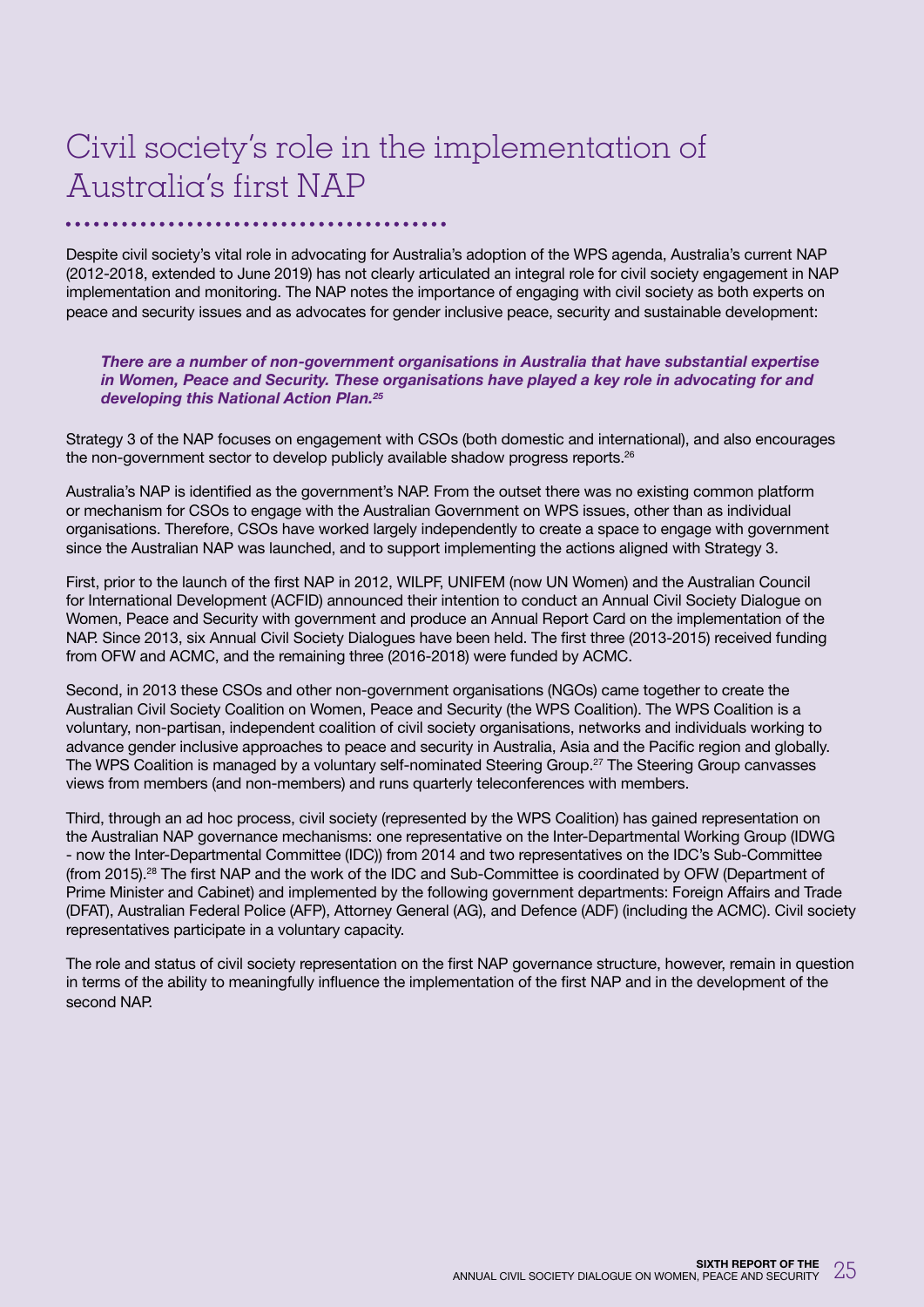## ENDNOTES

1. Cynthia Cockburn, From Where We Stand: War, Women's Activism and Feminist Analysis (London: Zed Books, 2007), p. 141.

.................................

- 2. 'Final Independent Review of the National Action Plan on Women, Peace and Security 2012-2018', Department of the Prime Minister and Cabinet, 2018, https://www. pmc.gov.au/resource-centre/office-women/finalindependentreview-national-action-plan-women-peaceand-security-2012-2018, pp. 3-5
- 3. Ibid.
- 4. Ibid. pp 4-5.
- 5. Reports from past Dialogues are available at https:// wpscoalition.org/annual-civil-society-dialogue-onwomen-peace-and-security-2/
- 6. The Australian Civil Society Coalition for Women, Peace and Security is a non-partisan, independent coalition of civil society organisations, networks, and individuals working to advance women, peace and security agenda in Australia, Asia-Pacific region, globally. https:// wpscoalition.org/
- 7. Civil Society Roundtables also included a teleconference (held 16 November 2018) and on-line survey for participants unable to attend Roundtables (13-15 November 2018) in Canberra, Sydney and Melbourne.
- 8. This review focuses on civil society networks in Canada, Finland, Germany, Norway, Sweden Switzerland, United States and the United Kingdom. See the 2018 Roundtables background papers. http://wpscoalition.org/ background-papers-for-the-2018-annual-civil-societydialogue/
- 9. See the 2017 Fifth Annual Dialogue Report. https:// wpscoalition.org/annual-civil-society-dialogue-onwomen-peace-and-security-2/
- 10. The WPS Coalition has one representative on the Interdepartmental Committee on the National Action Plan on Women Peace and Security (IDC) and two representatives on the IDC's Subcommittee
- 11. This brief presents rapid research outlining the work of civil society networks in Canada, Finland, Germany, Norway, Sweden Switzerland, United States and the United Kingdom. See the 2018 Roundtables background papers. http://wpscoalition.org/background-papers-forthe-2018-annual-civil-society-dialogue/
- 12. For example, see the 2009 WILPF Australia Final Report on developing Australia's first NAP, the 2015 Independent Interim Report on the first NAP, previous Annual Dialogues (2013-2017), the 2015 UN Global Study on the implementation of UNSCR 1325, the 2018 ACMC and Monash study, the 2018 Final Independent Review and the 2018 WPS Coalition Submission on the development of the second NAP.
- 13. See 2018 Civil Society Roundtable Background papers. http://wpscoalition.org/background-papers-for-the-2018 annual-civil-society-dialogue/
- 14. Cynthia Cockburn, From Where We Stand: War, Women's Activism and Feminist Analysis (London: Zed Books, 2007), p. 141.
- 15. Quoted in Sanam Naraghi-Anderlini, Women Building Peace: What They Do, Why It Matters (Boulder: Lynne Rienner, 2007), p. 7.
- 16. Mavic Cabrera-Balleza, 'It Is Time to Walk the Talk and Fulfill the Promise of UNSCR 1325', Palestine–Israel Journal of Politics, Economics, and Culture, 17(3/4) (2011), p. 23.
- 17. NGO Working Group on Women, Peace and Security, 'Advocacy' (2018). http://www.womenpeacesecurity.org/ our-work/advocacy/.
- 18. NATO, 'New Civil Society Advisory Panel on Women, Peace and Security' (2016). https://www.nato.int/cps/en/ natohq/news\_136119.htm.
- 19. For a brief report on these different forms of engagement, see the 2018 Roundtables background papers. http:// wpscoalition.org/background-papers-for-the-2018 annual-civil-society-dialogue/
- 20. This section is based on a previous publication: Anuradha Mundkur and Laura J. Shepherd, 'Civil Society Participation in Women, Peace and Security Governance: Insights from Australia', Security Challenges Vol. 14, no. 2 (2018).
- 21. Extended to 2019.
- 22. WILPF Australia, as part of WILPF International, has been a strong advocate for the WPS agenda, including supporting the groundwork that led to UNSCR 1325.
- 23. WILPF Australia Section, Final Report: Developing a National Action Plan on United Nations Security Council Resolution 1325 (2009). http://www.1325australia.org.au/ textdocuments/FinalReportJuly2009.pdf
- 24. Australian National Action Plan on Women, Peace and Security (2012-2018). https://www.dss.gov.au/ sites/default/files/documents/05\_2012/aus\_nap\_on women\_2012\_2018.pdf (accessed 25 September 2017), p.16.
- 25. Australian National Action Plan on Women, Peace and Security 2012–2018, p.16, https://ofwengage.pmc.gov. au/35731/documents/77828
- 26. Ibid. NAP Strategy 3 suggests working with domestic and international civil society organisations (p. 22); and encourages shadow reporting by Australian NGOs (p. 27).
- 27. 'About us', The Australian Civil Society Coalition on Women Peace and Security, 2018, www.wpscoalition. org.
- 28. The IDWG and the IDWG Sub-committee, in 2017 were renamed the Inter-departmental Committee (IDC) and IDC Sub-committee.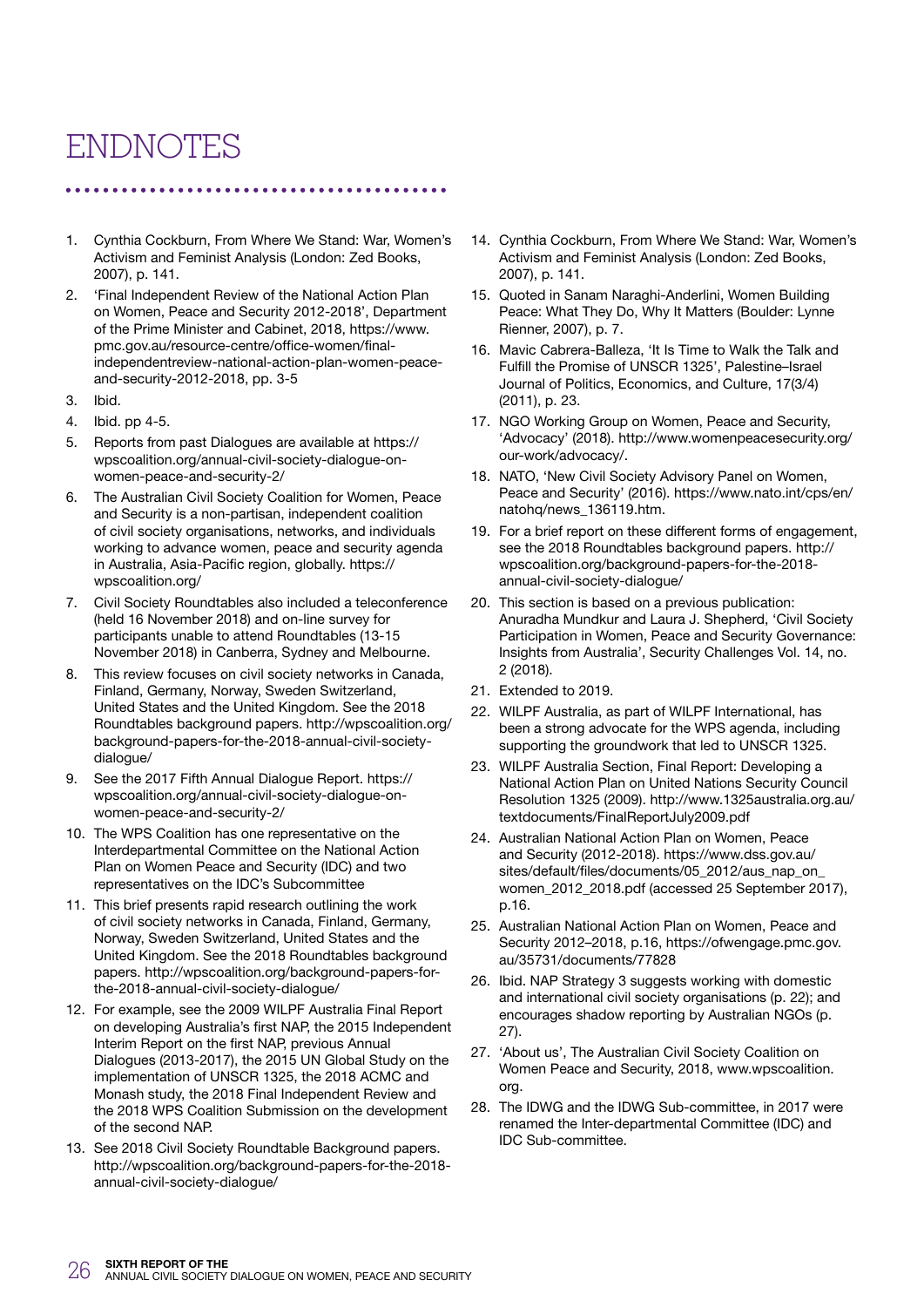